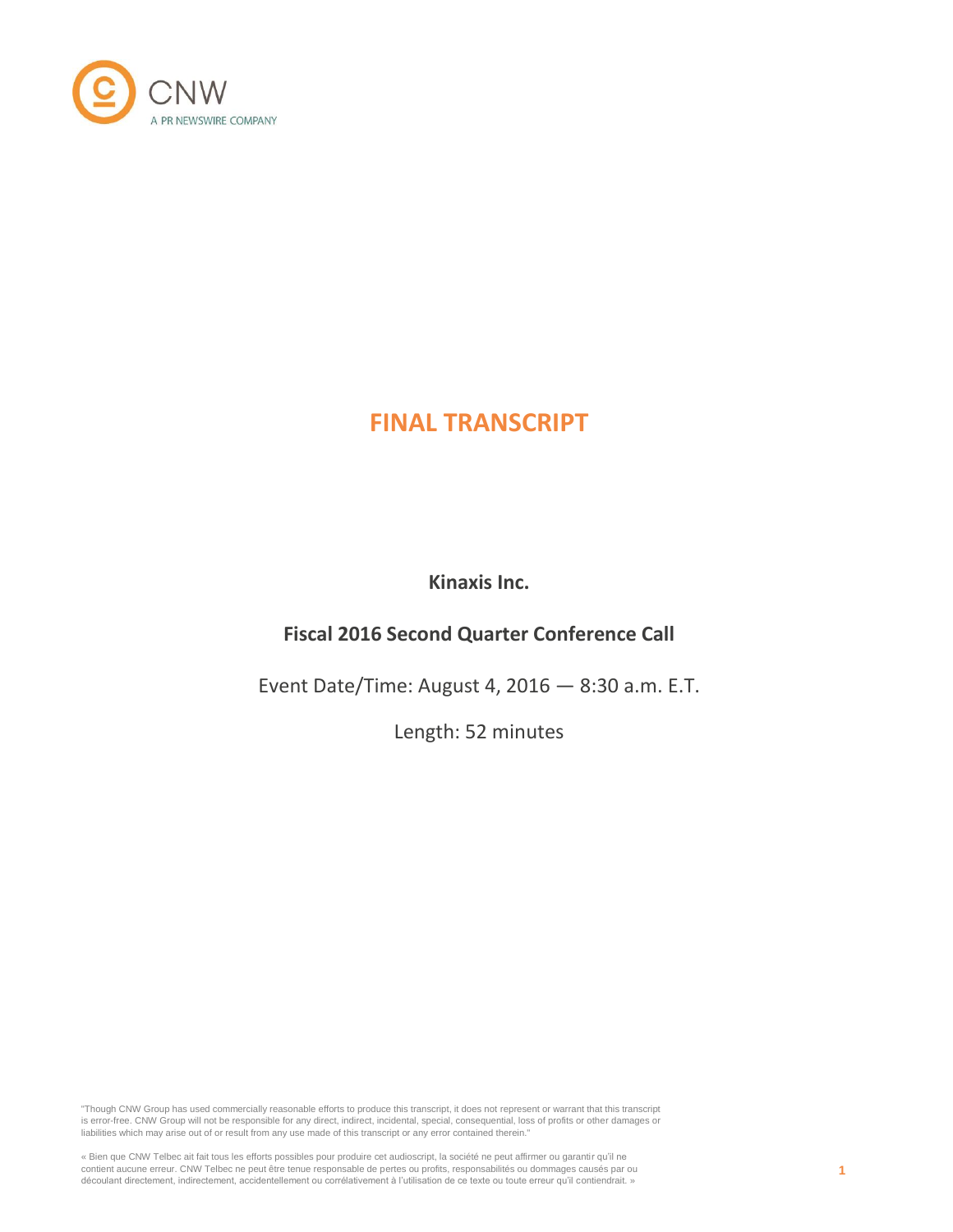#### **FINAL TRANSCRIPT**



August 4, 2016 — 8:30 a.m. E.T. Kinaxis Inc. Fiscal 2016 Second Quarter Conference Call

# **CORPORATE PARTICIPANTS**

**John Sicard** *Kinaxis Inc. — Chief Executive Officer*

**Richard Monkman** *Kinaxis Inc. — Chief Financial Officer*

## **CONFERENCE CALL PARTICIPANTS**

**Thanos Moschopoulos** *BMO Capital Markets — Analyst*

**Robert Young** *Canaccord Genuity — Analyst*

**Paul Treiber** *RBC Capital Markets — Analyst*

**Gus Papageorgiou** *Macquarie — Analyst*

**Paul Steep** *Scotia Capital — Analyst*

**Michael Urlocker** *GMP Securities — Analyst*

**Nick Agostino** *Laurentian Bank Securities — Analyst*

"Though CNW Group has used commercially reasonable efforts to produce this transcript, it does not represent or warrant that this transcript is error-free. CNW Group will not be responsible for any direct, indirect, incidental, special, consequential, loss of profits or other damages or liabilities which may arise out of or result from any use made of this transcript or any error contained therein."

« Bien que CNW Telbec ait fait tous les efforts possibles pour produire cet audioscript, la société ne peut affirmer ou garantir qu'il ne contient aucune erreur. CNW Telbec ne peut être tenue responsable de pertes ou profits, responsabilités ou dommages causés par ou découlant directement, indirectement, accidentellement ou corrélativement à l'utilisation de ce texte ou toute erreur qu'il contiendrait. »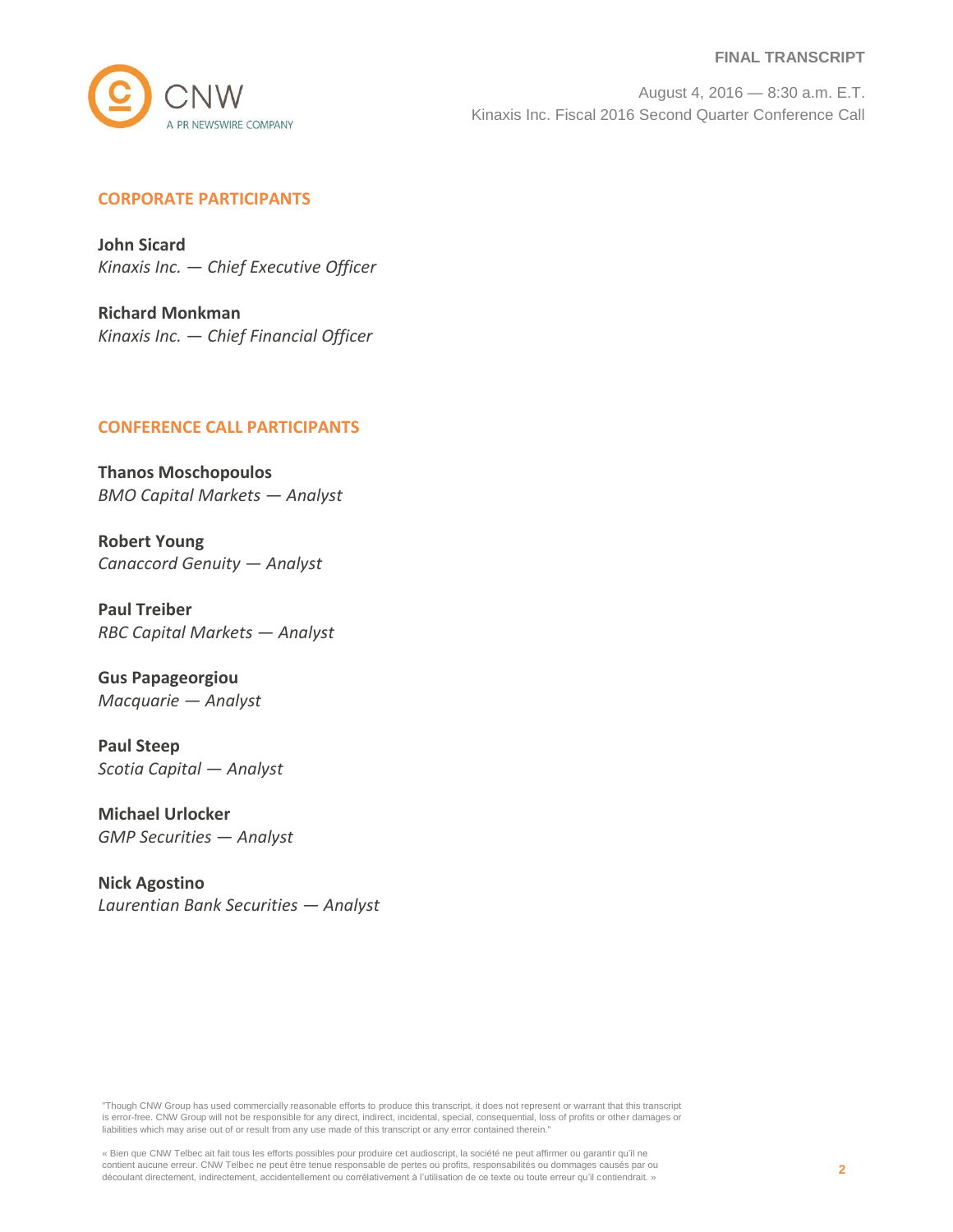

# **PRESENTATION**

## **Operator**

Good morning, ladies and gentlemen. Welcome to the Kinaxis Inc. Fiscal 2016 Second Quarter Conference Call. At this time, all participants are in a listen-only mode.

Following the presentation, we will conduct a question-and-answer session. Instructions will be provided at that time for you to queue up for questions.

Before beginning its formal remarks, Kinaxis would like to remind listeners that today's discussion may contain forward-looking statements that reflect current views with respect to future events. Any such statements are subject to risks and uncertainties that could cause actual results to differ materially from those projected in these forward-looking statements.

Kinaxis does not undertake to update any forward-looking statements, except as required.

I would like to remind everyone that this call is being recorded today, Thursday, August 4,

2016.

I will now turn the call over to John Sicard, Chief Executive Officer of Kinaxis. Please go ahead, Mr. Sicard.

**John Sicard** — Chief Executive Officer, Kinaxis Inc.

Thank you. Good morning, and thank you for joining us today. Last night we issued our second quarter results for fiscal year 2016, a copy of which is available on our website, kinaxis.com. With me on today's call is our CFO, Richard Monkman.

<sup>&</sup>quot;Though CNW Group has used commercially reasonable efforts to produce this transcript, it does not represent or warrant that this transcript is error-free. CNW Group will not be responsible for any direct, indirect, incidental, special, consequential, loss of profits or other damages or liabilities which may arise out of or result from any use made of this transcript or any error contained therein."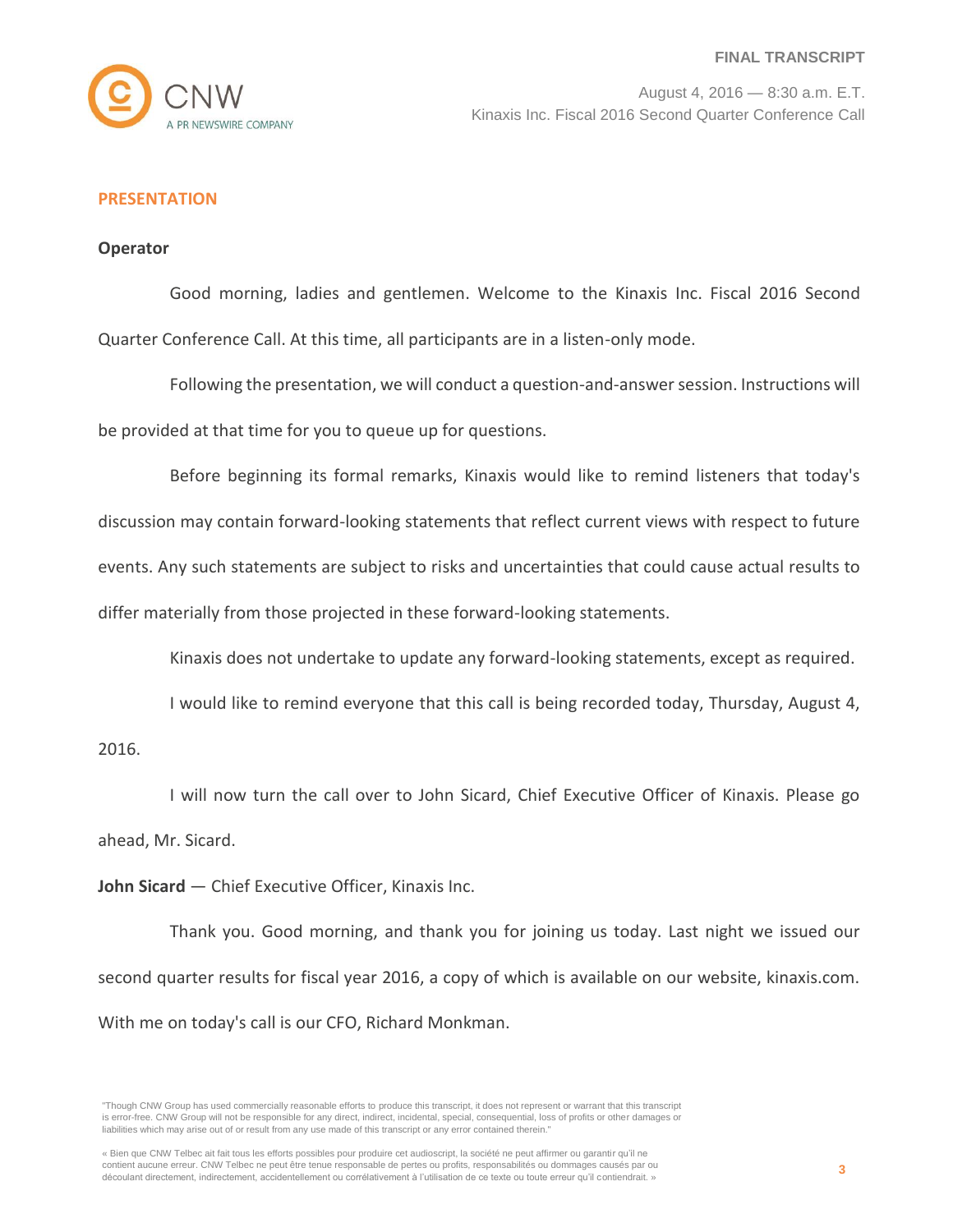

In Q2 2016, Kinaxis continued to deliver solid top-line growth, 21 percent over Q2 2015, together with strong adjusted EBITDA, profit, and cash performance. We believe that the consistency in which we are able to deliver on high growth and high profit sets us apart from other software as a service companies stuck delivering one or the other.

Fuelling our success are both new-named account wins, as well as subscription expansions from our base of growing customers. At Kinaxis we call this our land-and-expand strategy.

Our team has a proven track record of landing large new customer accounts and demonstrating the significant value of RapidResponse, which results in opportunities to expand the scope of our relationship with them over time.

RapidResponse was designed to address the needs of large global organizations with complex, disparate supply chains. Our clients face constant and growing volatility in demand for their products and supply for raw materials, in manufacturing capacity, or in all of these related elements simultaneously.

Their data is often spread across multiple ERP systems and various subcontract manufacturers, which hinders their ability and their visibility to supply chain risk.

Responding quickly and accurately to the changing conditions of their business is critical. Through RapidResponse they gain the ability to unify data from their disparate systems of record, providing a complete and accurate representation of the state of the supply chain: one version of the truth, as we call it.

<sup>&</sup>quot;Though CNW Group has used commercially reasonable efforts to produce this transcript, it does not represent or warrant that this transcript is error-free. CNW Group will not be responsible for any direct, indirect, incidental, special, consequential, loss of profits or other damages or liabilities which may arise out of or result from any use made of this transcript or any error contained therein."

<sup>«</sup> Bien que CNW Telbec ait fait tous les efforts possibles pour produire cet audioscript, la société ne peut affirmer ou garantir qu'il ne contient aucune erreur. CNW Telbec ne peut être tenue responsable de pertes ou profits, responsabilités ou dommages causés par ou découlant directement, indirectement, accidentellement ou corrélativement à l'utilisation de ce texte ou toute erreur qu'il contiendrait. »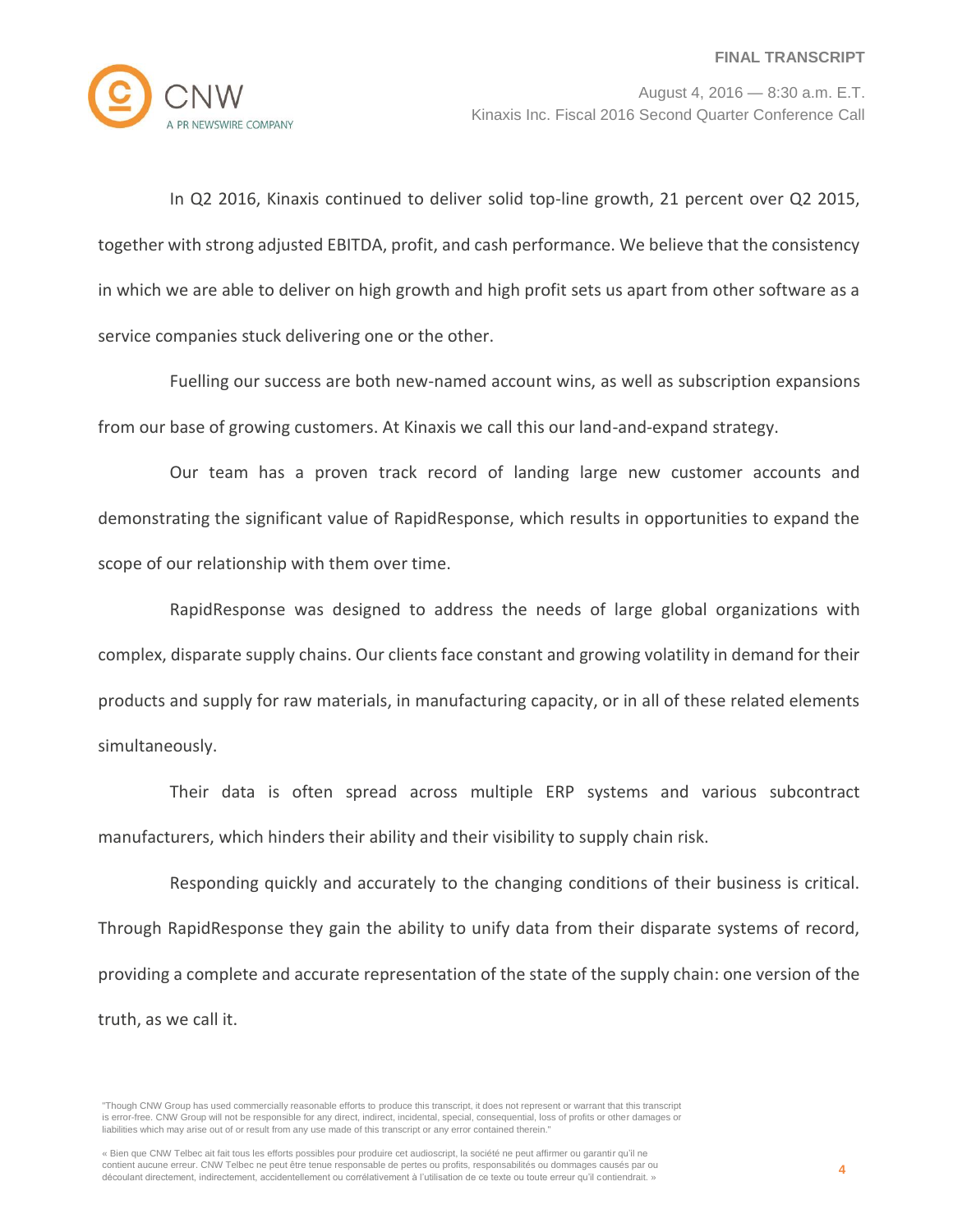

Just this past week we announced a new customer win with Samsung Electronics. They are an extraordinarily innovative global conglomerate with more than 319,000 employees spread across 84 countries, who are constantly seeking ways to create efficiencies in their global supply chain.

Kinaxis is honoured and thrilled to have earned the trust and confidence of Samsung Electronics. This new partnership will add to our strengthening position in the Asia Pacific market and drive investments for additional data centre capacity for this rapidly growing region.

Our strategic partner initiatives have continued to mature, which we believe to be a key element in achieving an inflection point in our growth. Over time, we expect our partner relationships will augment our direct sales team and ultimately enhance the flow of new-name customer wins.

We continue to see signs of acknowledgement that the old ways of planning have come and are now gone. Our pipeline continues to gain strength as the world's largest companies seek new and effective ways to absorb their modern-day supply chain planning challenges.

Before turning the call over to Richard, I'd like to take a moment to formally welcome Jill Denham to our Board of Directors. Jill has served on the boards of CIBC Retail Markets, the Ontario Teachers' Pension Plan, and currently is a board member of the National Bank of Canada, and chair of the Board for Morneau Shepell. Jill brings significant financial experience to the Kinaxis Board, which will be valuable as we navigate the next phase of our growth.

With that, I'll turn it over to Richard for an overview of the financials.

**Richard Monkman** — Chief Financial Officer, Kinaxis Incorporated

« Bien que CNW Telbec ait fait tous les efforts possibles pour produire cet audioscript, la société ne peut affirmer ou garantir qu'il ne contient aucune erreur. CNW Telbec ne peut être tenue responsable de pertes ou profits, responsabilités ou dommages causés par ou découlant directement, indirectement, accidentellement ou corrélativement à l'utilisation de ce texte ou toute erreur qu'il contiendrait. »

<sup>&</sup>quot;Though CNW Group has used commercially reasonable efforts to produce this transcript, it does not represent or warrant that this transcript is error-free. CNW Group will not be responsible for any direct, indirect, incidental, special, consequential, loss of profits or other damages or liabilities which may arise out of or result from any use made of this transcript or any error contained therein."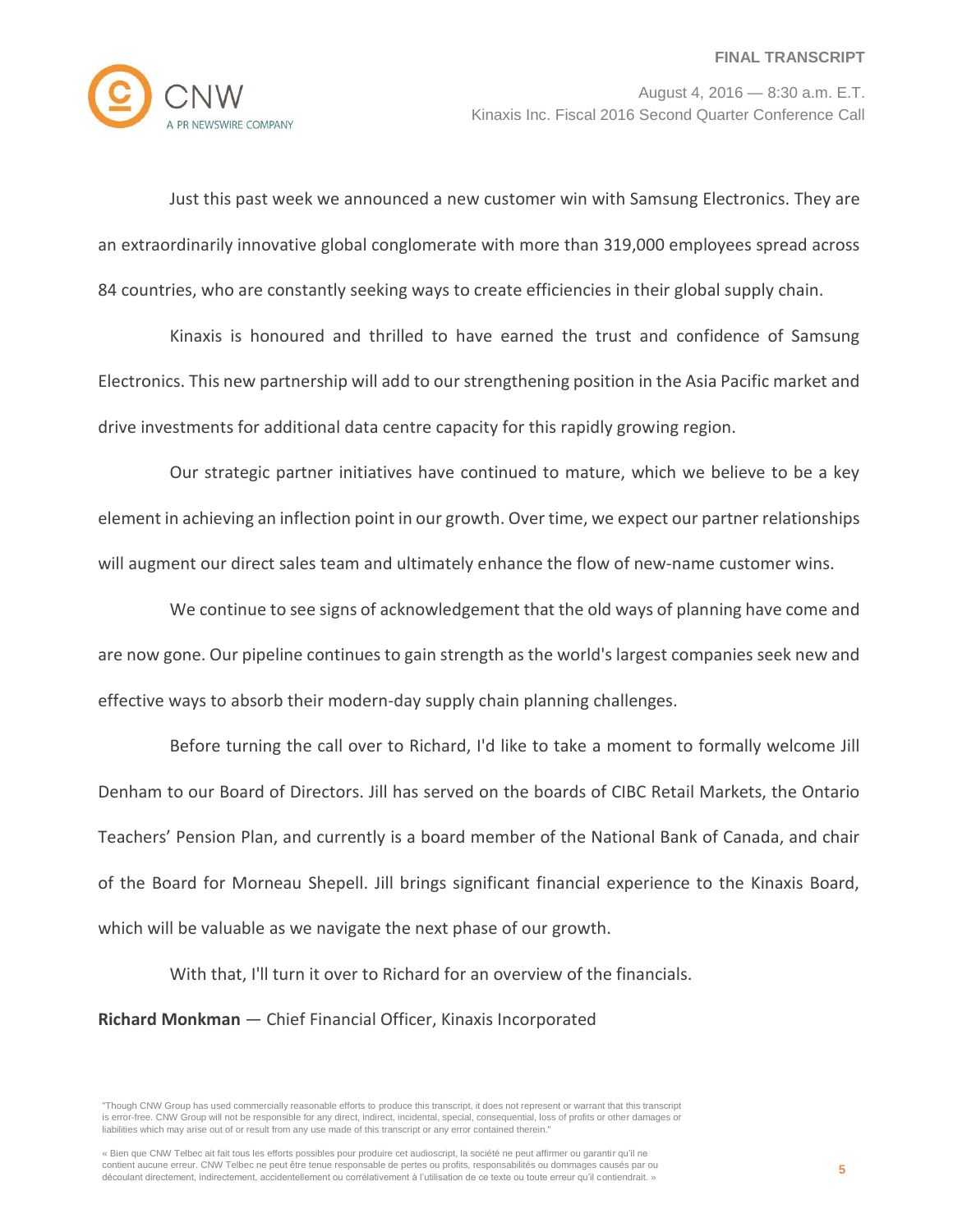

Thank you, John, and good morning. As a reminder, all figures reported on today's call are in US dollars under IFRS.

Q2 revenue increased 21 percent to 28.7 million over Q2 2015. Total revenue growth is driven by our base of subscription revenue, which increased by 22 percent on a comparative basis.

As discussed on prior calls, our sales cycles are often 9 to 18 months in length; however, once we acquire a new account we become an integrated piece of their business fabric. As a result, our client retention remains strong with over 100 percent net revenue dollar retention.

Our long-term contracts provide a high level of visibility into our forward 12 months of revenue. Our customer base is diversified across multiple market verticals, and our pipeline of opportunities remains strong.

This model supports our ability to provide full year guidance with confidence.

Professional services revenue continued to support our overall revenue growth. This revenue is driven by new customers initiating deployments, as well as existing customers expanding their deployments of RapidResponse.

In the second quarter, our professional services revenue increased 1.4 million to 8.5 million as compared to the same period in 2015.

In the second quarter of 2016, gross profit increased by 15 percent to 20 million. As percentage of revenue, gross profit was 70 percent in Q2 of 2016. This was slightly lower than the 73 percent in Q2 of 2015, and the investments we have made this year to scale our global professional

<sup>&</sup>quot;Though CNW Group has used commercially reasonable efforts to produce this transcript, it does not represent or warrant that this transcript is error-free. CNW Group will not be responsible for any direct, indirect, incidental, special, consequential, loss of profits or other damages or liabilities which may arise out of or result from any use made of this transcript or any error contained therein."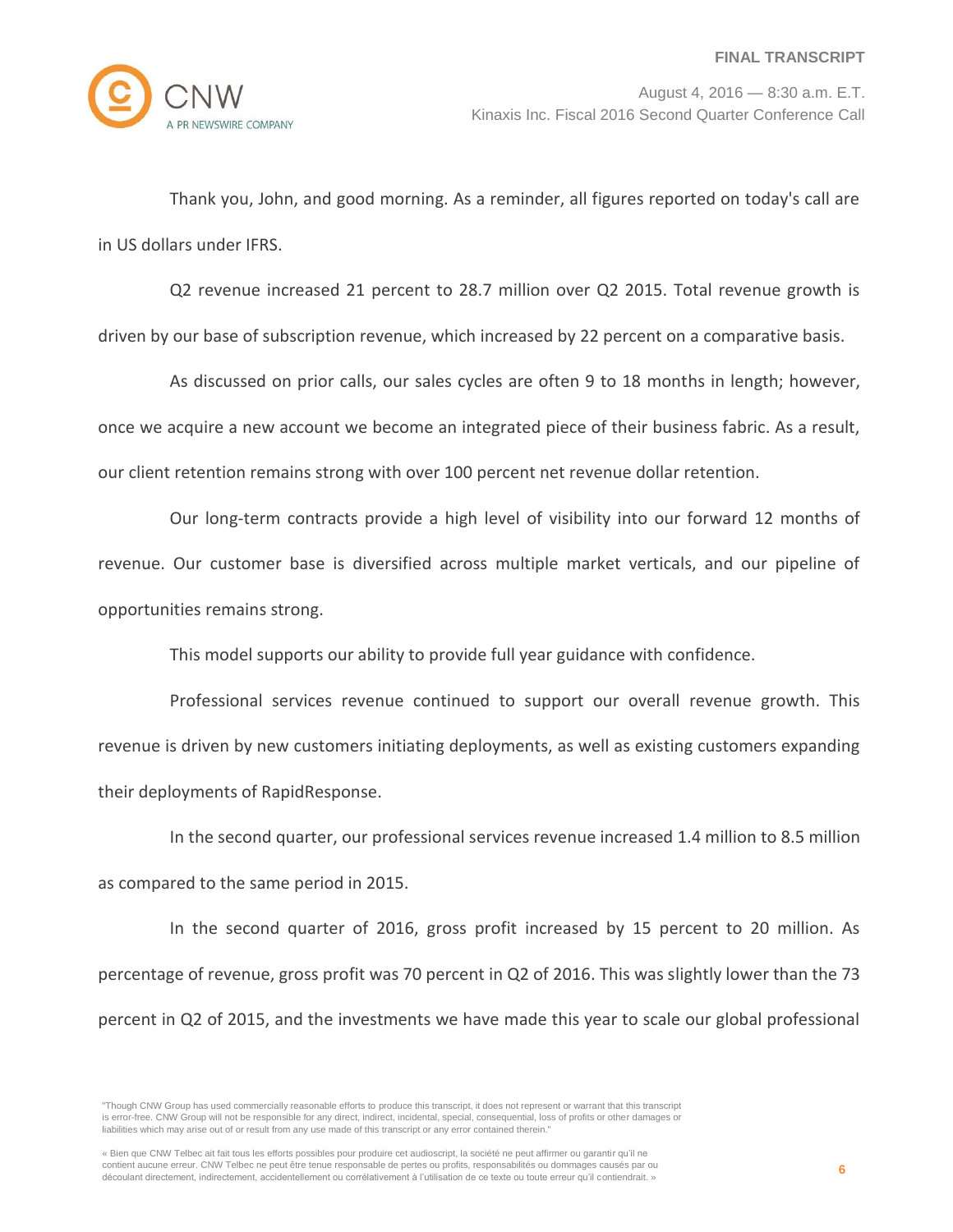services and operations team, as well as the deployment and leveraging of third-party providers to support this business growth, resulted in that change.

I would like to take this opportunity to remind our listeners that our practice is to fully expense all operating costs in the applicable period in which they occur. This includes new customer deal acquisition costs which are fully expensed upon the commencement of the customer revenue arrangement.

In Q2 of 2016, selling and marketing expense reflects these charges with one agreement in particular accounting for a significant portion of this expense.

In addition, our investment in Knowledge Services, which commenced in 2005, is now fully operational with a significantly higher expense base.

As a result of these and other operating investments, adjusted EBITDA declined from an unusually high 39 percent in Q2 of 2015 to 25 percent in Q2 2016.

Net profit was 3.2 million, or \$0.13 per basic and diluted share in Q2 2016 and 5.2 million, or \$0.20 per diluted share in 2015. The change in net profit compared to Q2 2015 was driven by higher sales and marketing costs, as previously discussed.

We continue to generate significant cash from our operating activities, recording 6.5 million in the second quarter, which demonstrates the robustness of our business model. Given our growth prospects, we expect to continue to invest in the business through 2016 as we build scale and surpass 100 million in revenue.

"Though CNW Group has used commercially reasonable efforts to produce this transcript, it does not represent or warrant that this transcript is error-free. CNW Group will not be responsible for any direct, indirect, incidental, special, consequential, loss of profits or other damages or liabilities which may arise out of or result from any use made of this transcript or any error contained therein."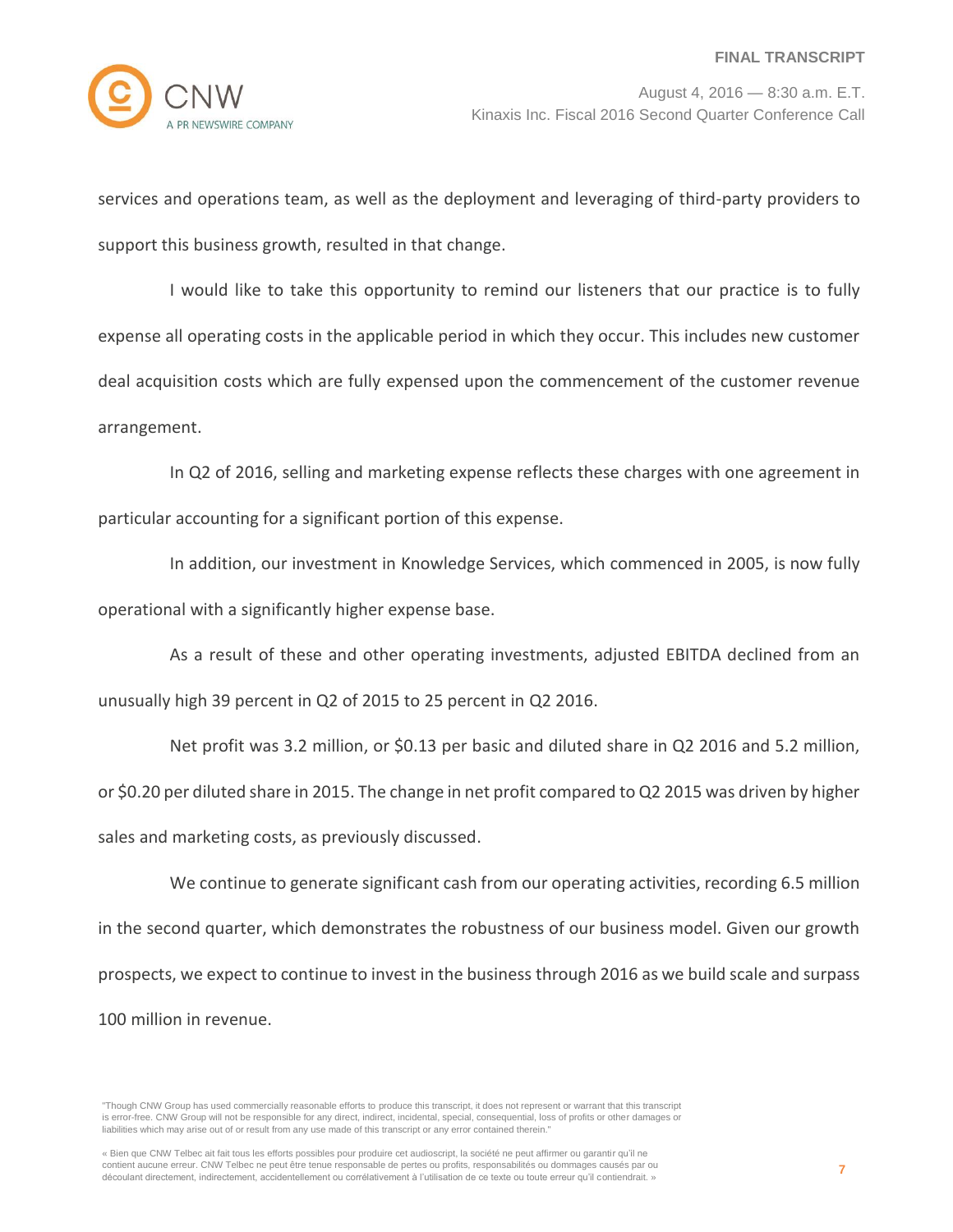

For the full year, our expectations are that sales and marketing expense will be in the range of 24 to 26 percent of revenue. We also expect net R&D expense to be in the range of 19 to 21 percent.

These investments are appropriate to position us for long-term growth. They directly impact our long-term growth initiatives, specifically channel partners and Knowledge Services, as we scale the business through customer success.

We believe that investors recognize that we have built a business that delivers top-line growth and consistent long-term profitability and positive cash flow. We enable very large enterprises to address their critical business challenges. We support them in driving savings while strengthening their relationships with their customers.

We have a long track record of delivering positive cash flow and solid bottom-line performance. While no sector or business is immune to economic cycles, the maturity of our model, the diversity of our revenue base, and the strength of our innovative product provides us with sustained confidence.

In light of our Q2 results and the forward visibility we have in our business, as noted in our press release, we have revised our full year 2016 guidance. We have updated our revenue guidance for fiscal 2016 to be in the range of 112 million to 115 million.

Given the strong subscription revenue growth thus far, we have updated our explanations for the full year growth of subscription revenues to be between 22 and 24 percent. We expect annual

<sup>&</sup>quot;Though CNW Group has used commercially reasonable efforts to produce this transcript, it does not represent or warrant that this transcript is error-free. CNW Group will not be responsible for any direct, indirect, incidental, special, consequential, loss of profits or other damages or liabilities which may arise out of or result from any use made of this transcript or any error contained therein."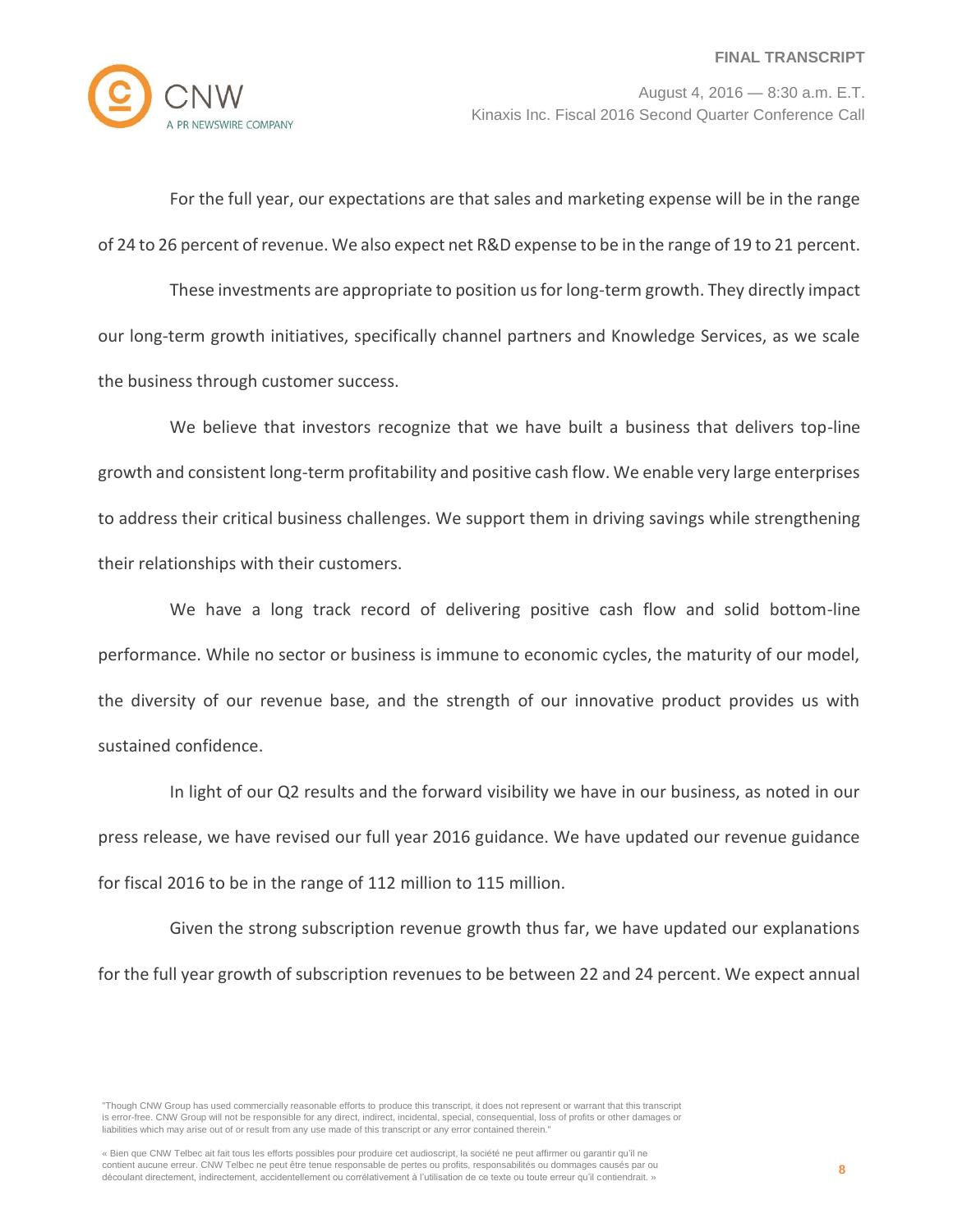adjusted EBITDA as a percentage of total revenue to remain in the range of 25 to 29 percent on this revenue level.

With that, I will turn it back over to John.

# **John Sicard**

As you've heard from Richard, we've made great progress on our goals for growth in 2016. We are constantly improving RapidResponse in order to drive new and market-leading functionality.

We're committed to delivering best-in-class innovative technology to global enterprises, allowing them to revolutionize their supply chain operations and drive their own best-in-class business performance.

We recently unveiled RapidResponse 2016.2, delivering even greater levels of in-memory computing speed and scale, along with over 80 new features and enhancements. With this new release we're thrilled to introduce adaptive collaboration, the industry's first true end-to-end supply chain planning collaboration platform where everyone within a supply chain is tightly linked together for effective and efficient collaboration.

For the first time, everyone has simultaneous and consistent visibility to all the data that matters most for business performance, as it should be, for perfect end-to-end alignment. Our customers know the true meaning of one version of the truth.

Adaptive collaboration builds on the preexisting capabilities in RapidResponse, bringing together planners and decision makers to identify supply chain risks and opportunities, to collaborate

<sup>&</sup>quot;Though CNW Group has used commercially reasonable efforts to produce this transcript, it does not represent or warrant that this transcript is error-free. CNW Group will not be responsible for any direct, indirect, incidental, special, consequential, loss of profits or other damages or liabilities which may arise out of or result from any use made of this transcript or any error contained therein."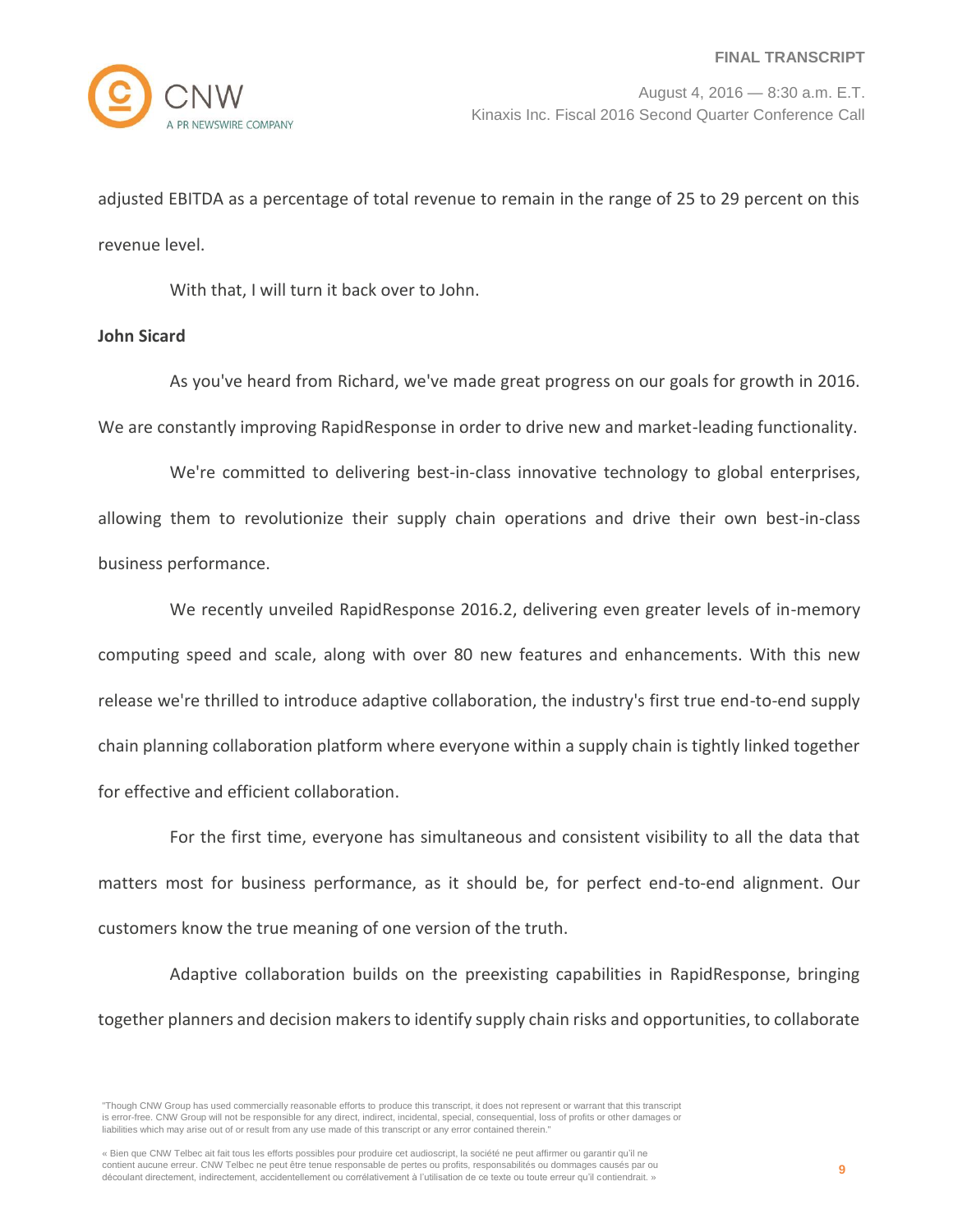

on and evaluate what-if scenarios, and drive confidence and alignment towards hitting business performance goals.

In addition to adaptive collaboration, significant enhancements have been made to enrich and scale our Knowledge Services model. This includes enterprise learning programs that allow our customers to build centres of excellence and a skilled business user community, as well as an expanded role-based knowledge portfolio with training paths, certification, and more advanced content.

Since we launched our certification program last quarter, over 220 people have taken the challenging exams and have been accredited with formal RapidResponse certification. And that number grows with every passing month.

With each new iteration and advancement of the platform, RapidResponse gains more scale, more speed, and more flexibility for the benefit of our customers and our partners.

On behalf of Kinaxis, I would like to thank you for your support, and as always, for taking the time to join us.

With that, I'll turn the line over to the Operator for Q&A.

# **Q&A**

## **Operator**

"Though CNW Group has used commercially reasonable efforts to produce this transcript, it does not represent or warrant that this transcript is error-free. CNW Group will not be responsible for any direct, indirect, incidental, special, consequential, loss of profits or other damages or liabilities which may arise out of or result from any use made of this transcript or any error contained therein."

<sup>«</sup> Bien que CNW Telbec ait fait tous les efforts possibles pour produire cet audioscript, la société ne peut affirmer ou garantir qu'il ne contient aucune erreur. CNW Telbec ne peut être tenue responsable de pertes ou profits, responsabilités ou dommages causés par ou découlant directement, indirectement, accidentellement ou corrélativement à l'utilisation de ce texte ou toute erreur qu'il contiendrait. »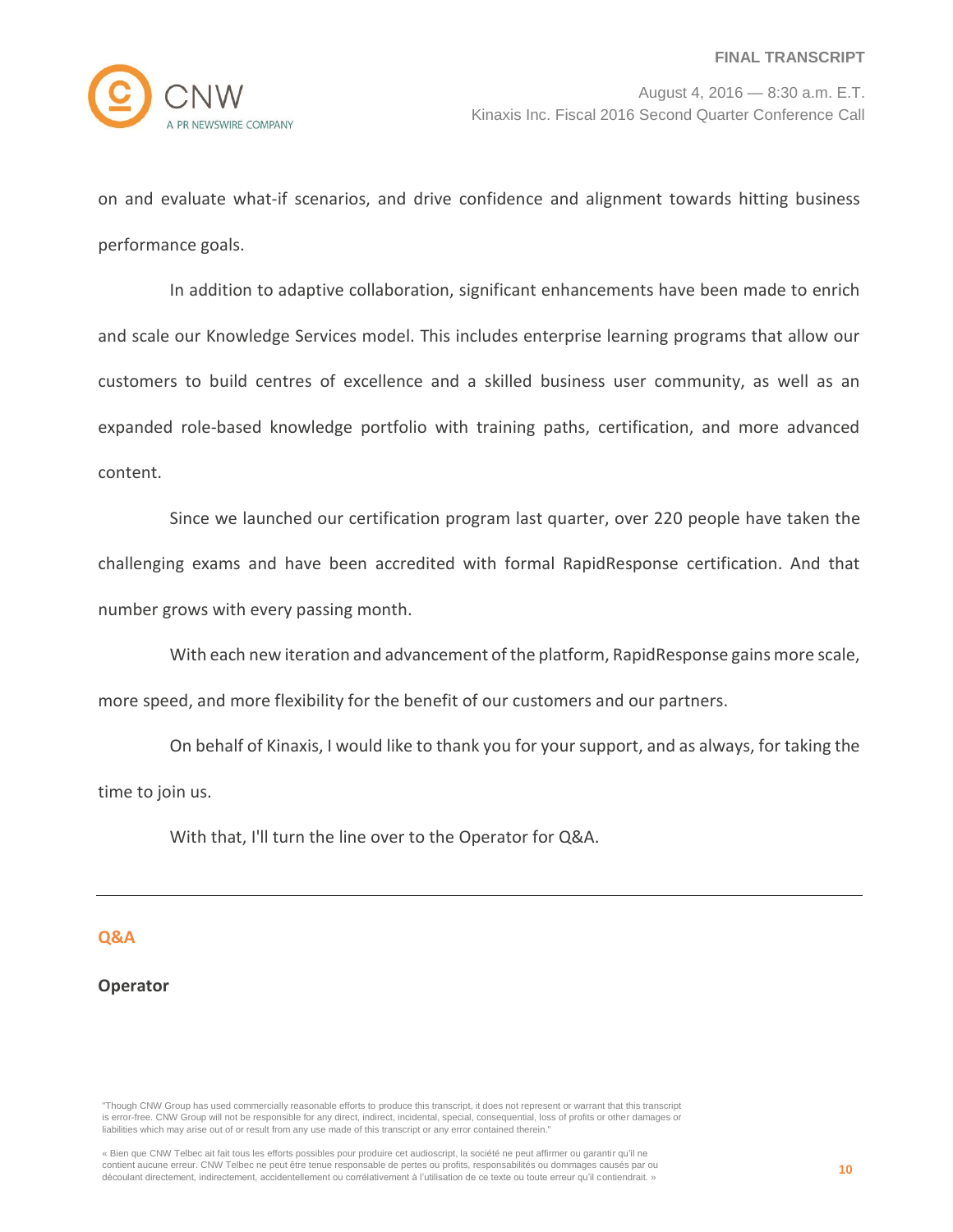

At this time, I would like to remind everyone in order to ask a question, please press \*, 1 on your telephone keypad.

Your first question comes from the line of Thanos Moschopoulos with BMO Capital Markets. Your line is open.

# **Thanos Moschopoulos** — BMO Capital Markets

John, can you provide us with an update on the Deloitte and Accenture partnerships? And specifically, can you comment on how the onboarding of those partners is proceeding, how the pipeline from those partnerships has been evolving, and how the types of opportunities that they're bringing to the table might differ from the opportunities that you were previously seeing on your own?

# **John Sicard**

Thanks, Thanos. So as you know, the Accenture relationship is just coming up on its oneyear anniversary. And I would say the Accenture relationship is certainly more mature at this point than the Deloitte relationship.

The pipeline continues to be what I would classify as strong and mature. Of those 220 individuals that I mentioned as having certification, many of those were direct Accenture staff members. And we have been working with Accenture prior to this joint initiative as well. As you may know, we've been working closely with them for just about three years, and we indeed have closed business with Accenture prior to the JI.

<sup>&</sup>quot;Though CNW Group has used commercially reasonable efforts to produce this transcript, it does not represent or warrant that this transcript is error-free. CNW Group will not be responsible for any direct, indirect, incidental, special, consequential, loss of profits or other damages or liabilities which may arise out of or result from any use made of this transcript or any error contained therein."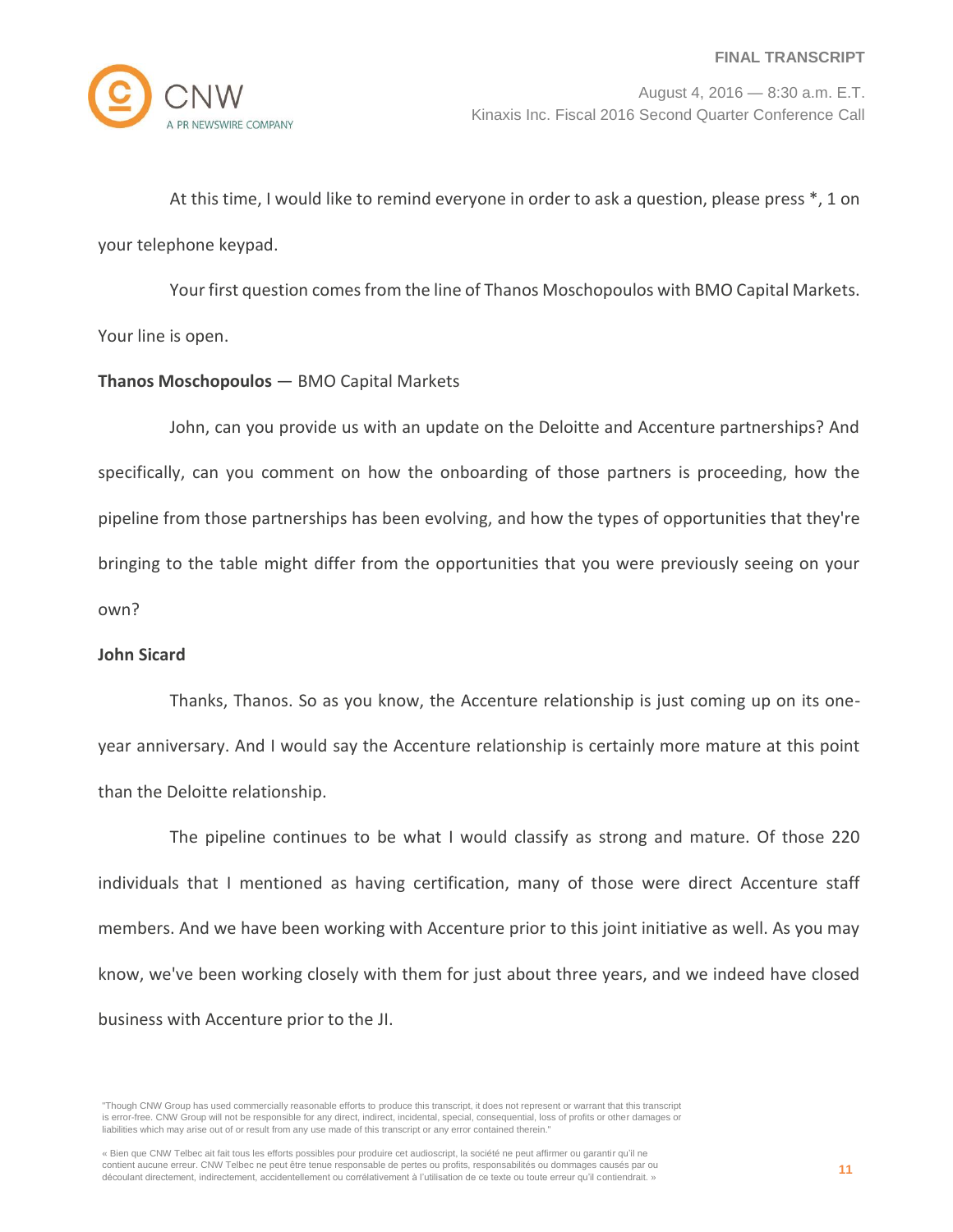

In terms of Accenture's pipeline, if you will, or the pipeline that we're working with them on, all I can comment on is that there are two classifications, if you will. One, I would classify as being transformation-type projects, so very large companies that are looking to transform their supply chain. And they also have some opportunities related to managed services. So these are projects where Accenture is looking to take on the supply chain planning responsibility for their customers.

As it relates to Deloitte, as you know, very early days. That press release came out last quarter. The team is definitely forming. They have a very mature supply chain practice, very mature supply chain practice, and I'm happy to say, at least as I see it, when I look at the Accenture pipeline versus the Deloitte pipeline, there isn't a tremendous amount of overlap. And that's good news for us.

## **Thanos Moschopoulos**

That's great. And in terms of the verticals you're seeing with both those partners, are they

largely consistent with your existing verticals? Or are they also bringing into new verticals as well?

#### **John Sicard**

Largely in the verticals that we're already in; in fact, they know that in order to achieve rapid success they have to build on success that we already have. So there's, as you know, risk in entering a vertical for the very first time, even for us, let alone having it led by a partner.

So at this stage the pipeline is really driven in verticals that were already mature.

#### **Thanos Moschopoulos**

<sup>&</sup>quot;Though CNW Group has used commercially reasonable efforts to produce this transcript, it does not represent or warrant that this transcript is error-free. CNW Group will not be responsible for any direct, indirect, incidental, special, consequential, loss of profits or other damages or liabilities which may arise out of or result from any use made of this transcript or any error contained therein."

<sup>«</sup> Bien que CNW Telbec ait fait tous les efforts possibles pour produire cet audioscript, la société ne peut affirmer ou garantir qu'il ne contient aucune erreur. CNW Telbec ne peut être tenue responsable de pertes ou profits, responsabilités ou dommages causés par ou découlant directement, indirectement, accidentellement ou corrélativement à l'utilisation de ce texte ou toute erreur qu'il contiendrait. »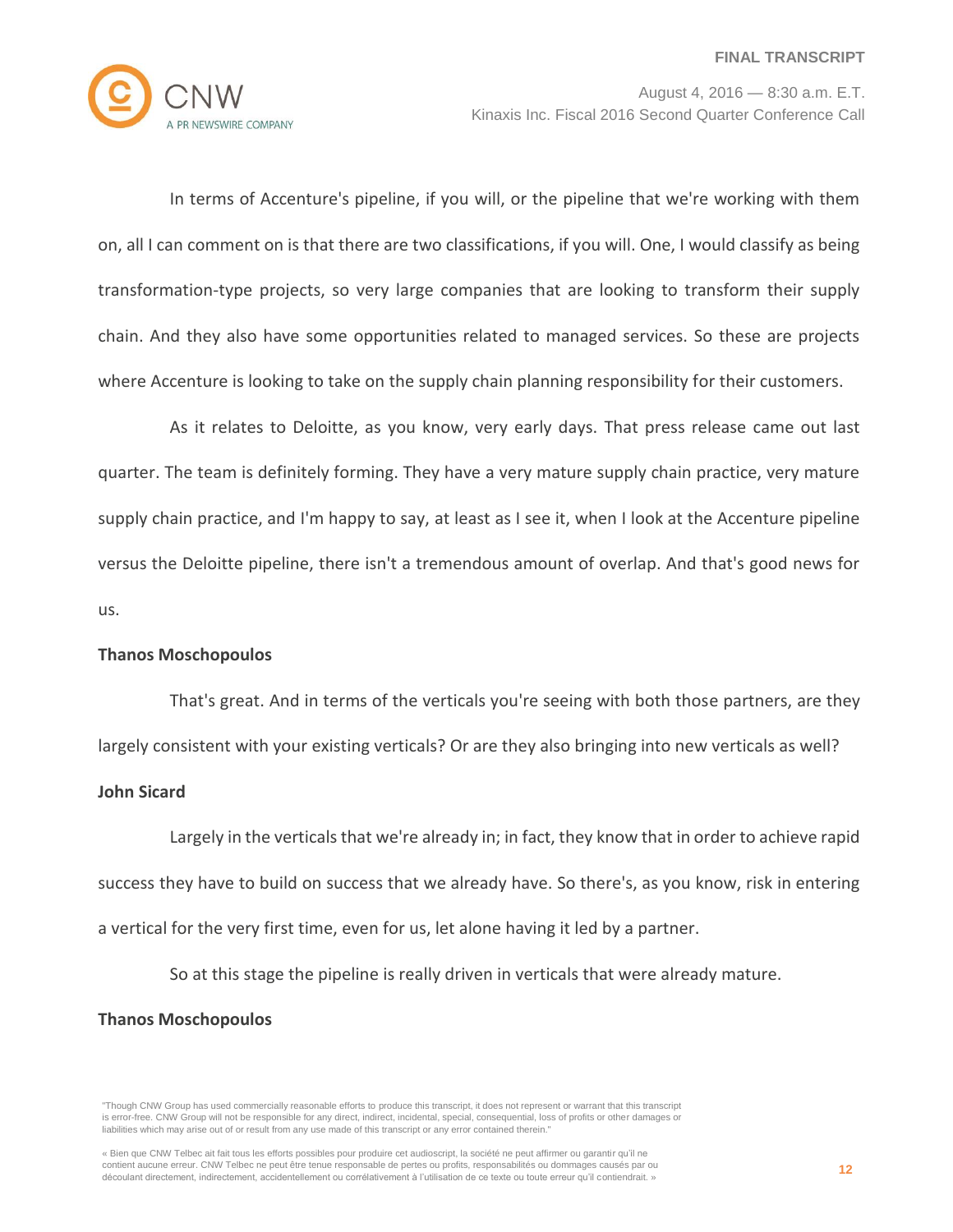

Great. And then how would you comment on the overall market growth? And what I mean by that is that it's clear that a lot of your growth is being driven by a growing customer awareness of Kinaxis and your solutions. But in additional to that, has there been any sort of inflection point in the market whereby customers are becoming more aware of the need to fundamentally improve their supply chain processes? Or is more of a steady market against which you're taking a growing amount of share?

#### **John Sicard**

Yeah. So, Thanos, we're always looking for what we call that inflection point moment, and I don't know that it's necessarily a moment. I've sort of come to realize that it's going to be a slow and steady rise.

What I do believe—and I made this statement earlier on the call—that we're definitely seeing an acknowledgement from new prospects that a new way is needed. There's not a situation where we're being asked to compete against the old way. And that's a little different, I have to say.

When I look back 18 to 24 months ago, it was a lot more common to be stepping into a prospect where they'd say, well, we want to compare you to some legacy ERP-type of a model. That was just super-common. And now they're saying, okay, I love what you're saying. You need to prove it to me because like all breakthroughs, like all unique approaches that sound too good to be true, somebody needs to really see it to believe it.

"Though CNW Group has used commercially reasonable efforts to produce this transcript, it does not represent or warrant that this transcript is error-free. CNW Group will not be responsible for any direct, indirect, incidental, special, consequential, loss of profits or other damages or liabilities which may arise out of or result from any use made of this transcript or any error contained therein."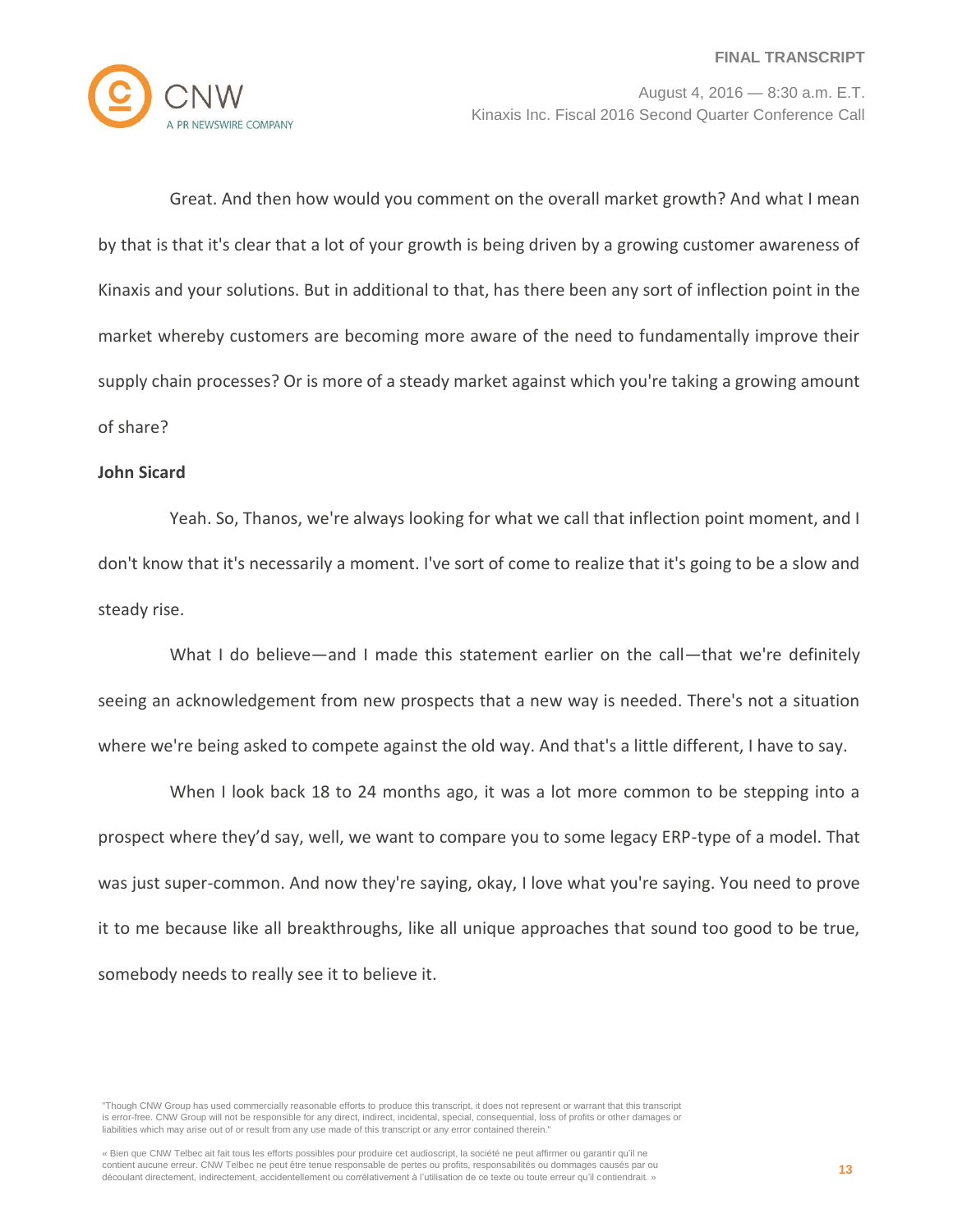

## So we are definitely seeing signs of prospects that are eager to learn what we mean by this

new method versus the legacy approach.

#### **Thanos Moschopoulos**

That's great. And one last one for Richard; in terms of your R&D guidance of 19 to 21

percent, is that for gross R&D spend or for net R&D spend?

#### **Richard Monkman**

For net.

#### **Thanos Moschopoulos**

For net. Okay. Thanks. I'll pass the line. Congrats on the quarter.

# **John Sicard**

Thank you.

## **Operator**

Your next question comes from the line of Robert Young with Canaccord Genuity. Your line

#### is open.

## **Robert Young** — Canaccord Genuity

Hi. Good morning. I was hoping that you could talk about a piece that you mentioned in the

last quarter, but not this quarter. You said that you'd seen an—unsolicited inbound enquiries from

different parts of the world step up. And so I wanted to see if you could talk about that unaided lead

"Though CNW Group has used commercially reasonable efforts to produce this transcript, it does not represent or warrant that this transcript is error-free. CNW Group will not be responsible for any direct, indirect, incidental, special, consequential, loss of profits or other damages or liabilities which may arise out of or result from any use made of this transcript or any error contained therein."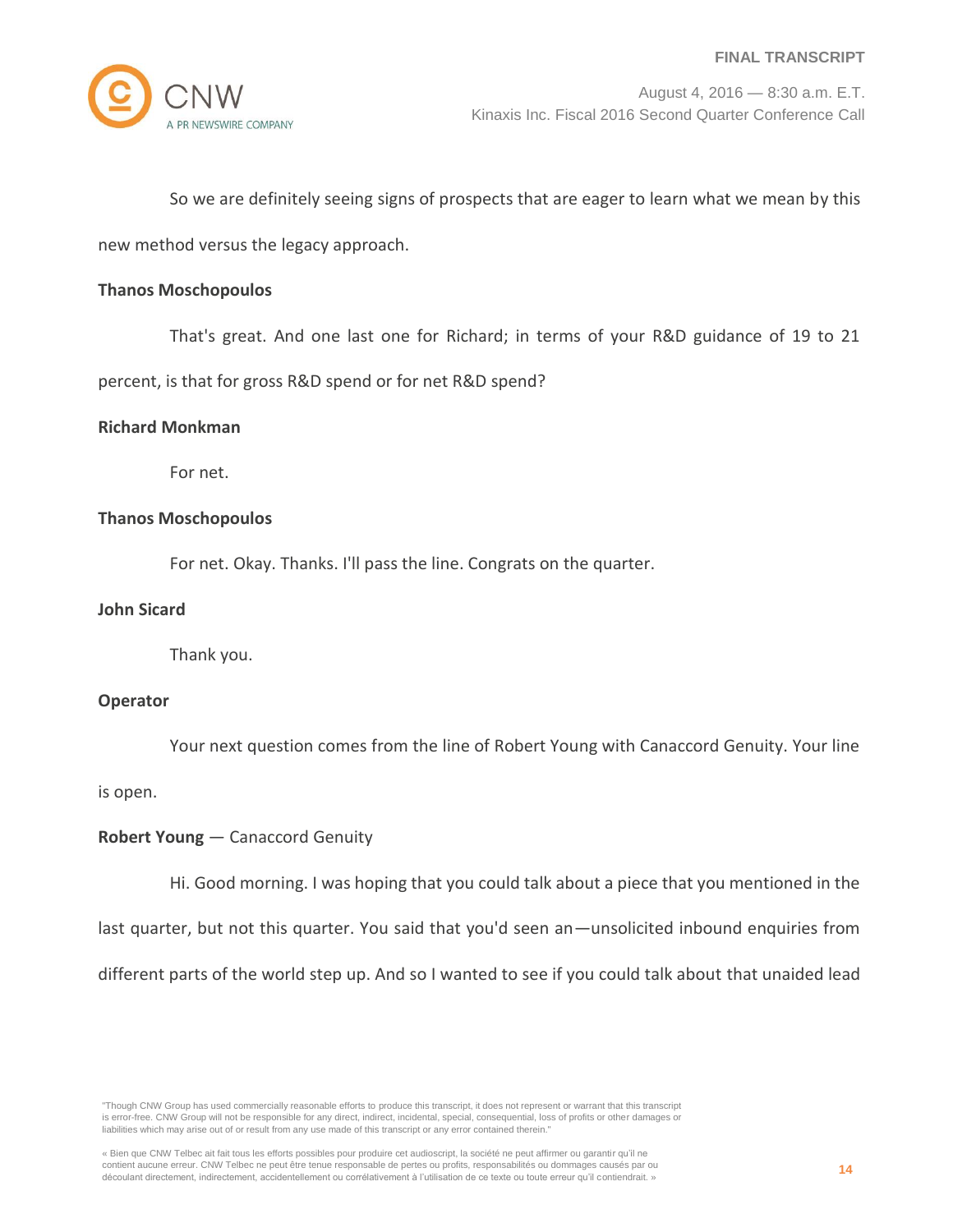generation and the profile of Kinaxis? And as a market are you seeing people coming to Kinaxis without you coaxing them in the door? And how do you expect that to change your pipe?

#### **John Sicard**

Yeah. So the answer is that trend seems to continue along the trajectory, which we're happy about. We often talk about the number of times our doorbell rings unsolicited is really a sign of inflection. So we're definitely seeing more of that activity as awareness of Kinaxis grows.

I think much of that awareness is coming from existing accounts and, call it, the one person talking to another person effect, right? There's communities that definitely speak to each other about what they're doing, and certainly the Gartner Magic Quadrant is helping as well. I mean it's very difficult for somebody to ignore how we're positioned on the Gartner MQ, so they're at very least intrigued to find out what places them so far above the rest of the fray.

So I would say that that trend is still maintaining strong, Rob.

#### **Robert Young**

And how do you handle those? Do you ignore them? Do you punt them over to your partners Accenture, Deloitte, or others? Or do you just, if they're not in your targeted verticals or geographies, do you just handle them internally?

#### **John Sicard**

Yeah. So it really depends on who is calling. As you know, we're hyper-cautious about our growth. It's one of our, I call it, mechanisms for sustainability and sustaining high growth and high

<sup>&</sup>quot;Though CNW Group has used commercially reasonable efforts to produce this transcript, it does not represent or warrant that this transcript is error-free. CNW Group will not be responsible for any direct, indirect, incidental, special, consequential, loss of profits or other damages or liabilities which may arise out of or result from any use made of this transcript or any error contained therein."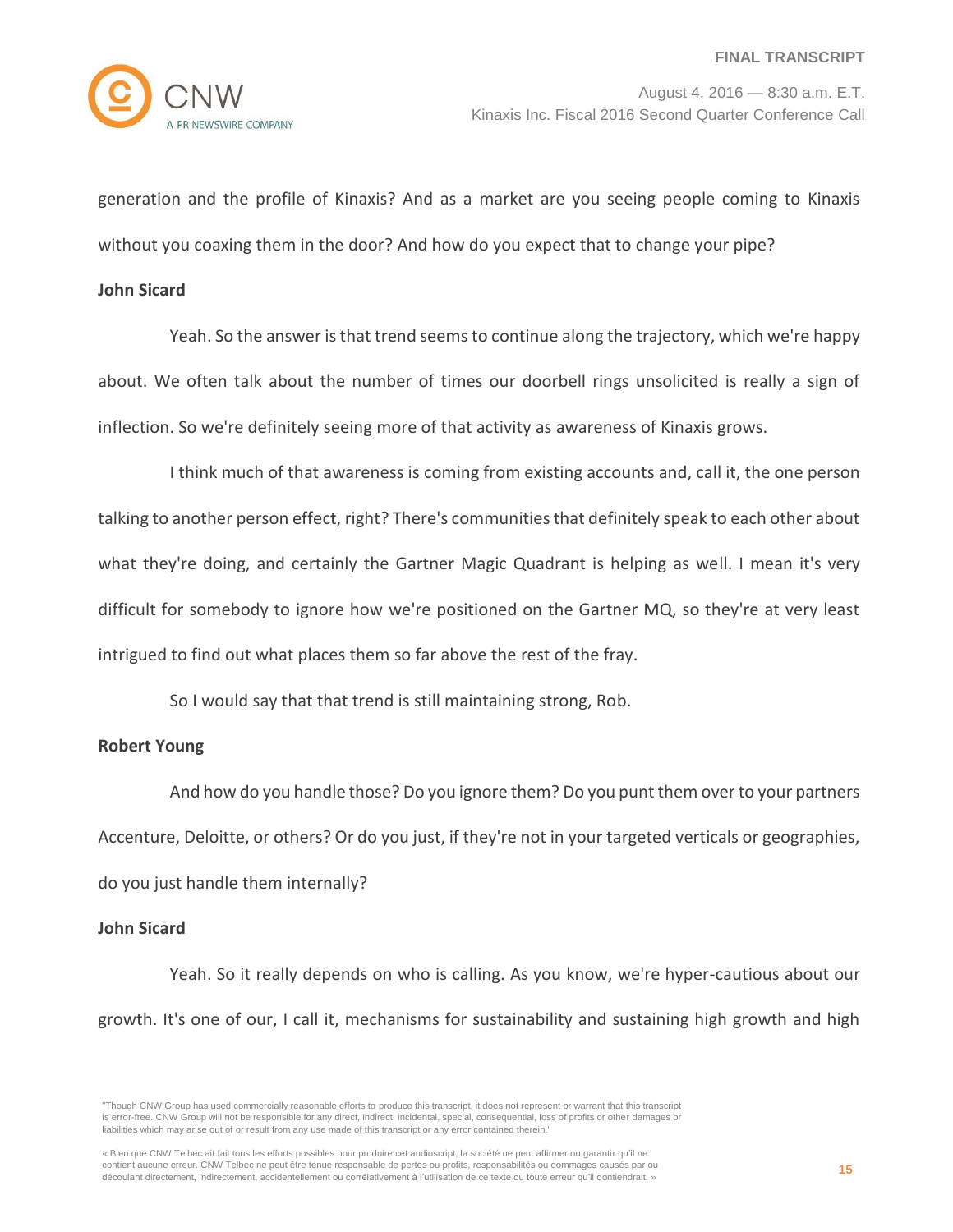profit. So everybody that rings our doorbell isn't necessarily a great prospect for Kinaxis, right? It depends on the market they're in; it depends on the business problems that they're presenting.

There's certainly a lot of people interested in what we do. And in some cases, we know that we have prospects that are already engaged with a partner. And if that's true, we want to engage with the partner. That is a key growth mechanism for us. By no means are we—would we be undercutting a partner that's already engaged.

So like I said, it depends on who's ringing the doorbell.

## **Robert Young**

Okay. And then I want to talk about average deal size. The top 10 customer share of revenue that you've reported over the last couple years it's gone up steadily. I think it started out in the high 30s. It's now in the very high 40s. And so that seems to be a sign that the average deal size is increasing. And I was wondering if you could talk about concentration risk? And then too, what's causing that average deal size to grow? Is that the willingness to start with more applications? Is it the attach rate increasing? Or are you placing emphasis on bigger deals, i.e. in your previous comment you were saying that some are not—some of the opportunities are not great for Kinaxis. Are you focusing on the larger deals? And...

## **Richard Monkman**

Rob, so just let me first address the concentration. So one of the nice things then is the top 10 customers represent now approximately about 48 percent of our total revenue. That's

<sup>&</sup>quot;Though CNW Group has used commercially reasonable efforts to produce this transcript, it does not represent or warrant that this transcript is error-free. CNW Group will not be responsible for any direct, indirect, incidental, special, consequential, loss of profits or other damages or liabilities which may arise out of or result from any use made of this transcript or any error contained therein."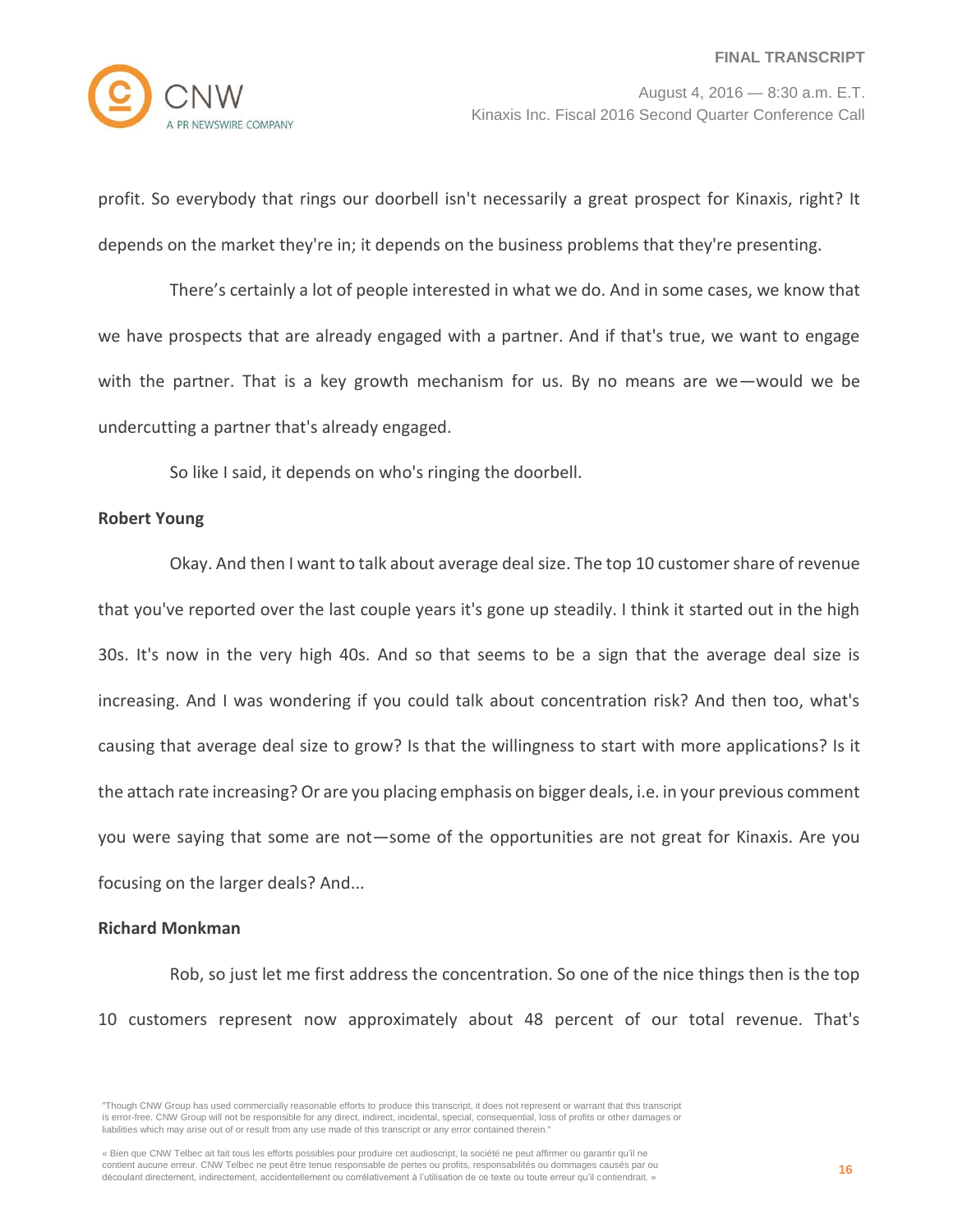

subscription, as well as deployment. And I think as you appreciate, customers go through sort of a natural period where we'll start the subscription arrangement immediately, and then they'll be going through a deployment cycle, often nine months to a year. And so they'll have both elements of revenue. In some cases customers will then start immediately expanding, and that trend will continue. So it's total revenue, not just subscription revenue.

The other thing is that with the strength in the other verticals, we continue to see the trend whereby high tech, while it represents the largest market vertical, is now less than 40 percent of our revenue; life sciences is just under 30 percent. And so we have a very nice balance across the different verticals. So we're also not dependent upon any one vertical.

With regards to the average deal size, what we've been doing is continuing to expand RapidResponse, expanding its capabilities, expanding its reach, expanding its scalability, and then working with partners more. And with the Gartner recognition, we find ourselves just working with larger and larger enterprises. And that naturally brings a larger initial footprint, if you will, with the capabilities of further expanding.

So, yes, you are seeing an expansion in average certainly in the key accounts revenue, but we'll also—we can—as we've said before, we can sign a customer at 4 million or 5 million a year. We can also sign a customer at 500,000, 600,000 a year, but we are seeing continued strength in the with the key enterprises.

## **Robert Young**

<sup>&</sup>quot;Though CNW Group has used commercially reasonable efforts to produce this transcript, it does not represent or warrant that this transcript is error-free. CNW Group will not be responsible for any direct, indirect, incidental, special, consequential, loss of profits or other damages or liabilities which may arise out of or result from any use made of this transcript or any error contained therein."

<sup>«</sup> Bien que CNW Telbec ait fait tous les efforts possibles pour produire cet audioscript, la société ne peut affirmer ou garantir qu'il ne contient aucune erreur. CNW Telbec ne peut être tenue responsable de pertes ou profits, responsabilités ou dommages causés par ou découlant directement, indirectement, accidentellement ou corrélativement à l'utilisation de ce texte ou toute erreur qu'il contiendrait. »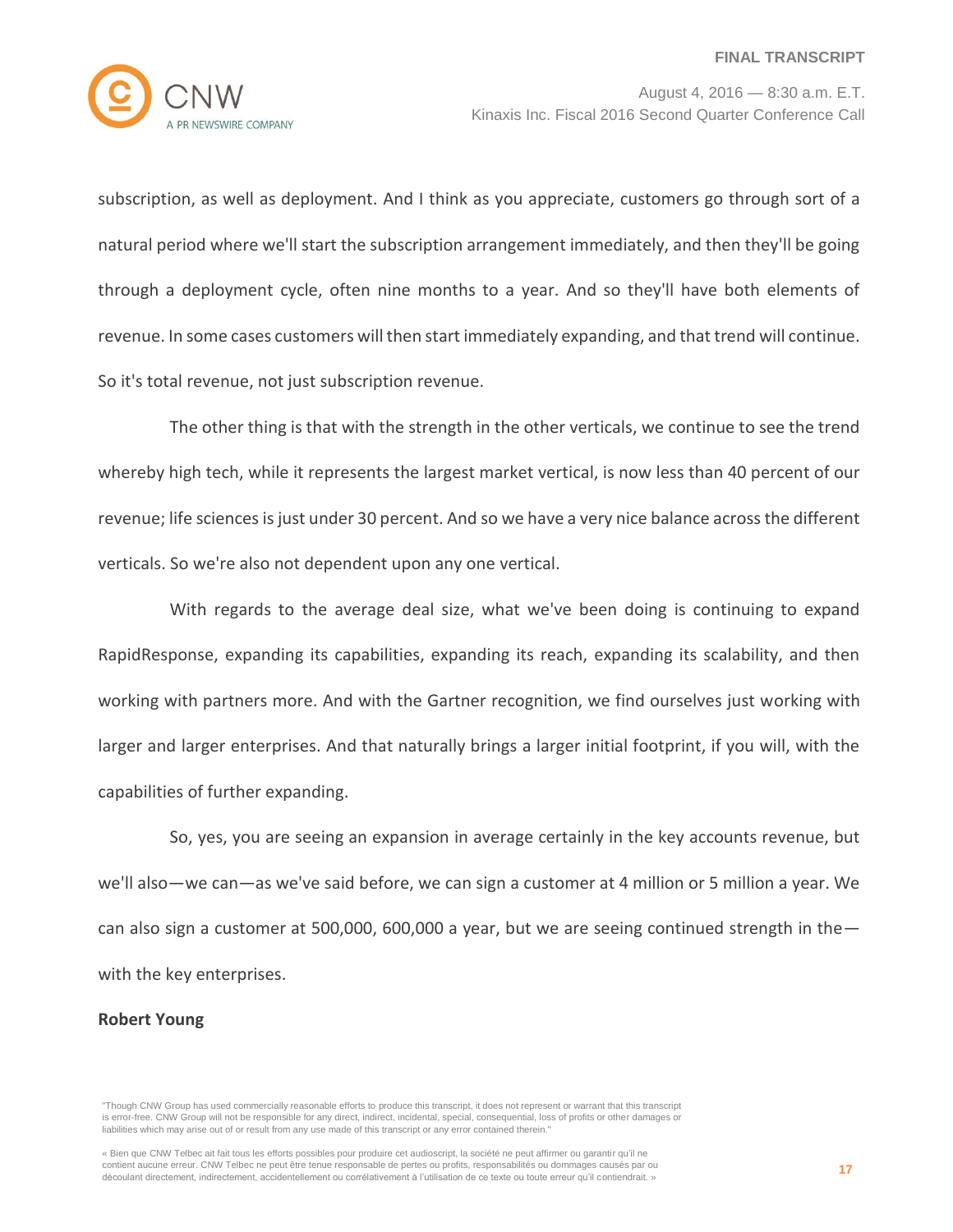All right. Great. Last question for me, just could you update us on where you think CapEx will be for 2016 in the near term, just in context with that comment, the Asian data centre investment?

## **Richard Monkman**

Yeah. So we've always had a provision for it because we, again, with the sales cycle, and again that front-log that we have, we'd already had provisioned that, and in fact, had talked previously about a 8 million to 10 million CapEx range. I'll tighten that now to in the area of 9 million to 10 million this year for our CapEx. And that would include expansion of not only new data centres, but also expansion of existing facilities for customer growth, as well as R&D growth.

#### **Robert Young**

Okay. Well, last, last, last question here is just about the sales cycle. You said that it was 9 to 18 months. Are you seeing any compression in that relative to the last time you updated us? And I'll pass the line.

## **Richard Monkman**

We have seen some deals at the low end of that range. I think it's still a good range, Rob, because you have to understand that because we go so deep with the organization and they know that they're going to be working with us for an extended period of time. These are longer deal cycles, so they'll also go through that proof of concept where we actually show them how we can provide value, and then a negotiation cycle.

<sup>&</sup>quot;Though CNW Group has used commercially reasonable efforts to produce this transcript, it does not represent or warrant that this transcript is error-free. CNW Group will not be responsible for any direct, indirect, incidental, special, consequential, loss of profits or other damages or liabilities which may arise out of or result from any use made of this transcript or any error contained therein."

<sup>«</sup> Bien que CNW Telbec ait fait tous les efforts possibles pour produire cet audioscript, la société ne peut affirmer ou garantir qu'il ne contient aucune erreur. CNW Telbec ne peut être tenue responsable de pertes ou profits, responsabilités ou dommages causés par ou découlant directement, indirectement, accidentellement ou corrélativement à l'utilisation de ce texte ou toute erreur qu'il contiendrait. »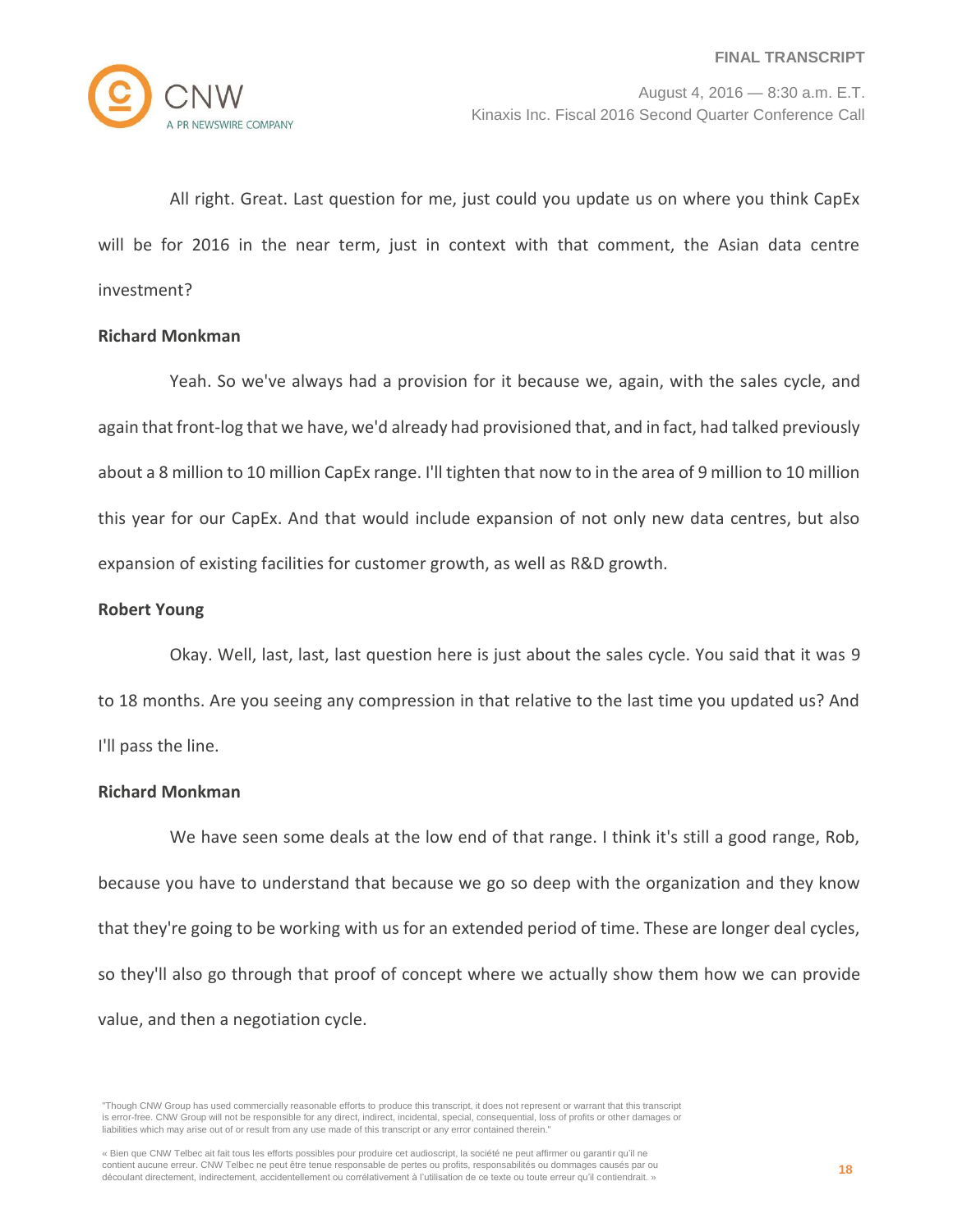

And it's generally an extended discussion just on the negotiations side. So we are seeing some deals happening at a higher pace, but we do not want to indicate at this point in time that we're going to be outside that sort of normalized range.

## **Robert Young**

Another way to ask it might be when you do see a shorter sales cycle what causes that? And…

#### **Richard Monkman**

Well, I think it's just a matter of I think Thanos touched on market awareness, and we're seeing greater market awareness. We're seeing a greater aptitude of the partners. We're seeing actually other interested parties and the partners, so I think the higher the profile, the more number of deals you close, it's just sort of a natural tendency to accelerate as people are more aware and more in the vernacular.

But what we do is quite revolutionary. And as John touched on earlier, it's in stark contrast to the highly customized on-premise arrangements working with individual applications in different databases where we bring it all together. And so people do want to see how that works. They want to actually test drive.

And so that's sort of where we are, but we are hoping to see an acceleration, but we don't want to state that it's happening at this time.

#### **Operator**

<sup>&</sup>quot;Though CNW Group has used commercially reasonable efforts to produce this transcript, it does not represent or warrant that this transcript is error-free. CNW Group will not be responsible for any direct, indirect, incidental, special, consequential, loss of profits or other damages or liabilities which may arise out of or result from any use made of this transcript or any error contained therein."

<sup>«</sup> Bien que CNW Telbec ait fait tous les efforts possibles pour produire cet audioscript, la société ne peut affirmer ou garantir qu'il ne contient aucune erreur. CNW Telbec ne peut être tenue responsable de pertes ou profits, responsabilités ou dommages causés par ou découlant directement, indirectement, accidentellement ou corrélativement à l'utilisation de ce texte ou toute erreur qu'il contiendrait. »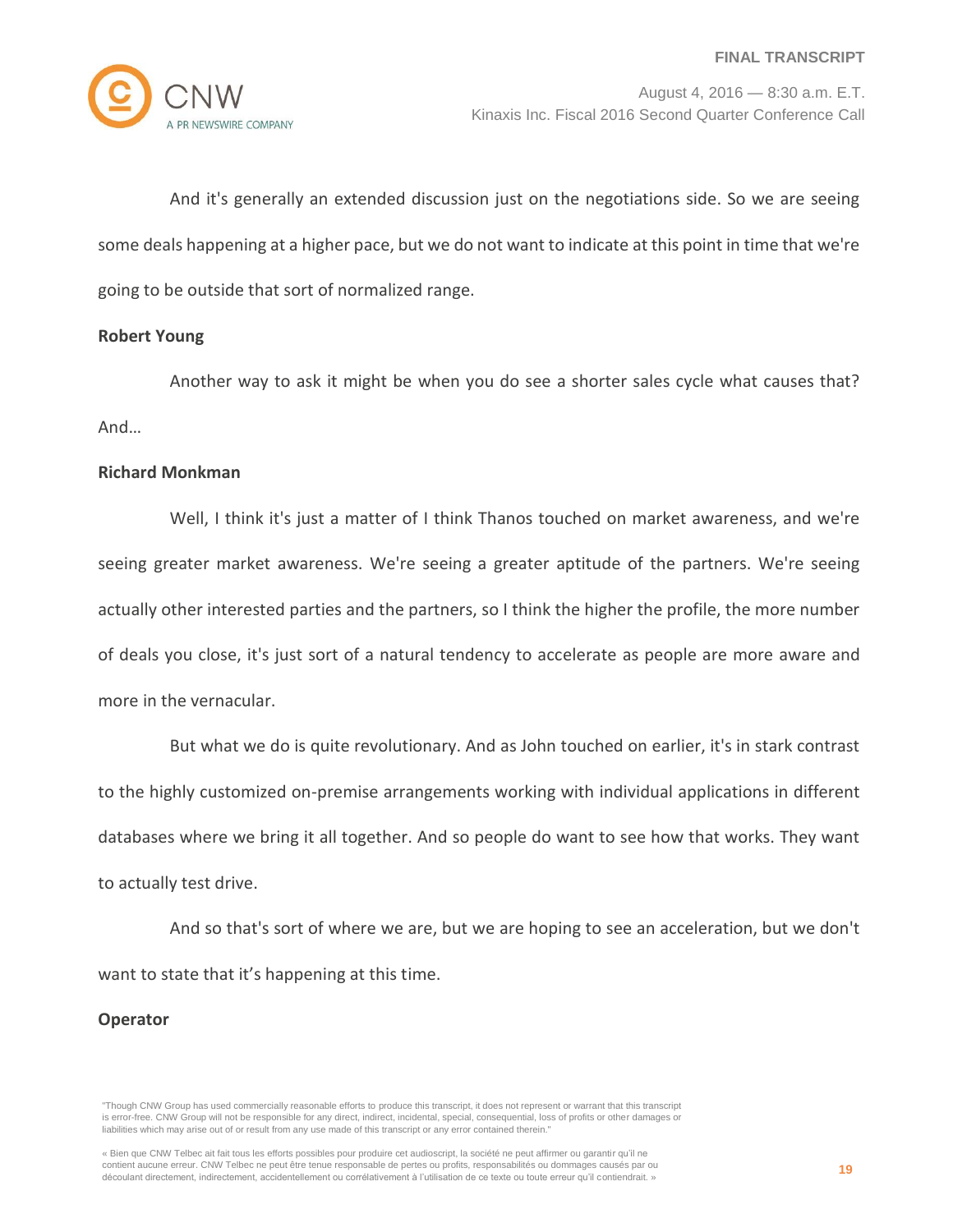And your next question comes from the line of Paul Treiber with RBC Capital Markets. Your line is open.

# **Paul Treiber** — RBC Capital Markets

Thanks very much and good morning. I was hoping, could you elaborate further on Samsung? Could you just perhaps provide some background on the win; how they came to you and maybe who you're competing against? And what's amend (phon) to the opportunity beyond the existing agreement?

## **John Sicard**

Sure, Paul. So as you know, we can't really comment on any specific company in terms of what we're doing for them.

I can say that the Samsung opportunity was competitive. I won't say with whom, but it was a competitive win, as they usually are. Obviously, we're thrilled. I mean as I said, Samsung is just massively innovative, a massively innovative company; represents an enormously diverse supply chain. And so we're obviously thrilled to have earned their trust.

Job one is really going to be to deliver value. We're really hyper-focused on that to deliver value for them. And as you know, we have a land-and-expand model. This is not unlike any other model that we have with other customers, so this is what we'll be focused on as it relates to Samsung. **Paul Treiber**

<sup>&</sup>quot;Though CNW Group has used commercially reasonable efforts to produce this transcript, it does not represent or warrant that this transcript is error-free. CNW Group will not be responsible for any direct, indirect, incidental, special, consequential, loss of profits or other damages or liabilities which may arise out of or result from any use made of this transcript or any error contained therein."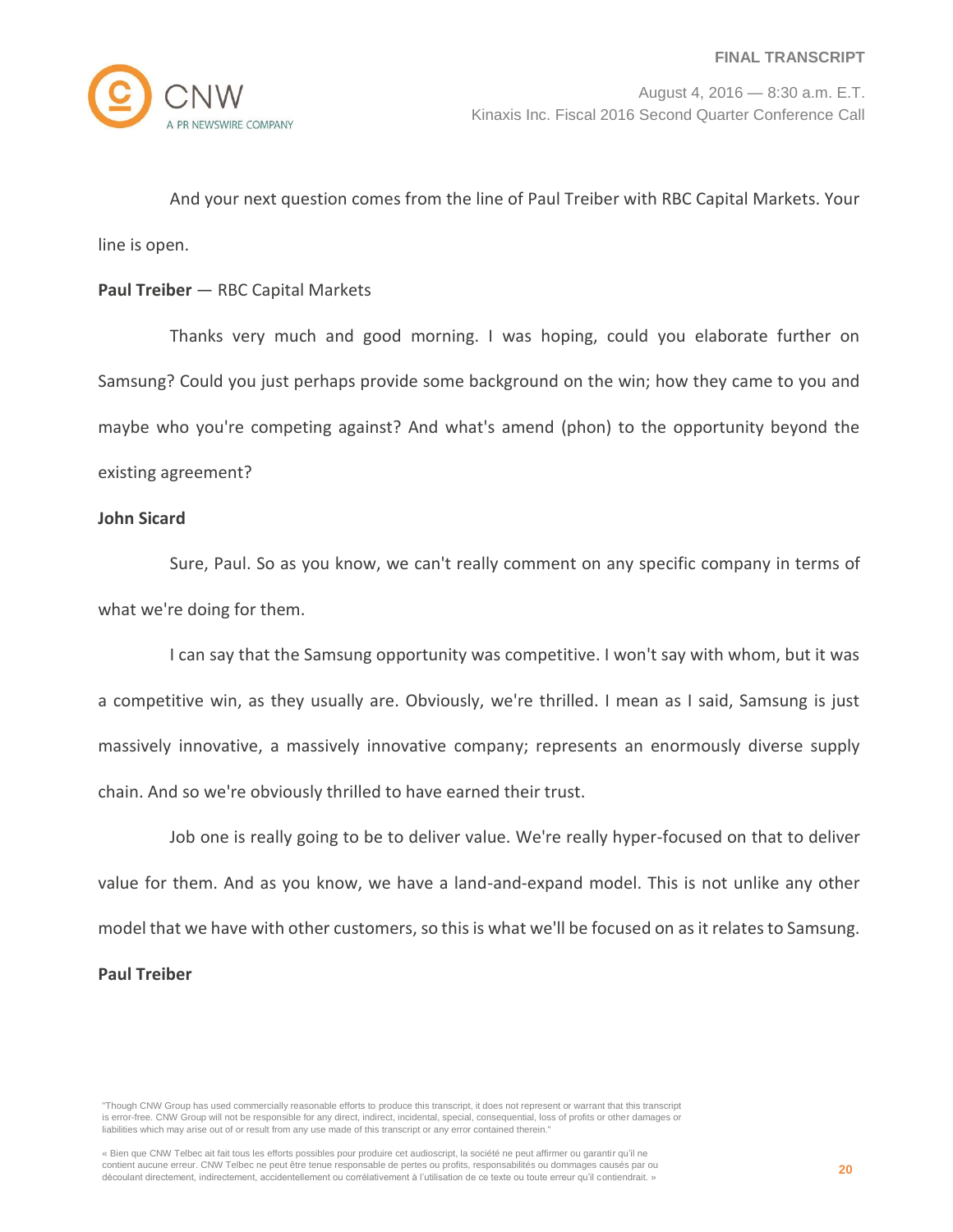And in terms of the deployment, how much is contingent on the data centre in Asia? Do you need to ramp that up before you can fully deploy?

#### **John Sicard**

Well, we're—the data centre is going to be in Asia. Their environment is in Asia, just for proximity and reducing latency and things of that nature. I'd say it's just the natural course of growth for us.

We scale our data centre operations as new customers come online. And as you know, we have great visibility—we've talked about this—we have really great visibility in our, call it, forward 12 months of business. But we also have very strong visibility in exactly what our pipeline is and the maturity of the pipeline and where people are in the stage of the sales cycle, so we're very wellprepared, if you will. So we don't see the data centre operation as any constraint whatsoever on achieving Samsung success.

## **Richard Monkman**

Yeah. We have the capacity. In fact, we've executed on that capacity. And so—and as John said, with that we have the capability of billing in advance, and in fact, this is a well-hardened business model that we have. So it's not an issue whatsoever.

## **Paul Treiber**

And then just more broadly on the investments. I mean you've been going through a fairly large investment cycle in 2016. How much of the build-out or the investments are effectively in place

<sup>&</sup>quot;Though CNW Group has used commercially reasonable efforts to produce this transcript, it does not represent or warrant that this transcript is error-free. CNW Group will not be responsible for any direct, indirect, incidental, special, consequential, loss of profits or other damages or liabilities which may arise out of or result from any use made of this transcript or any error contained therein."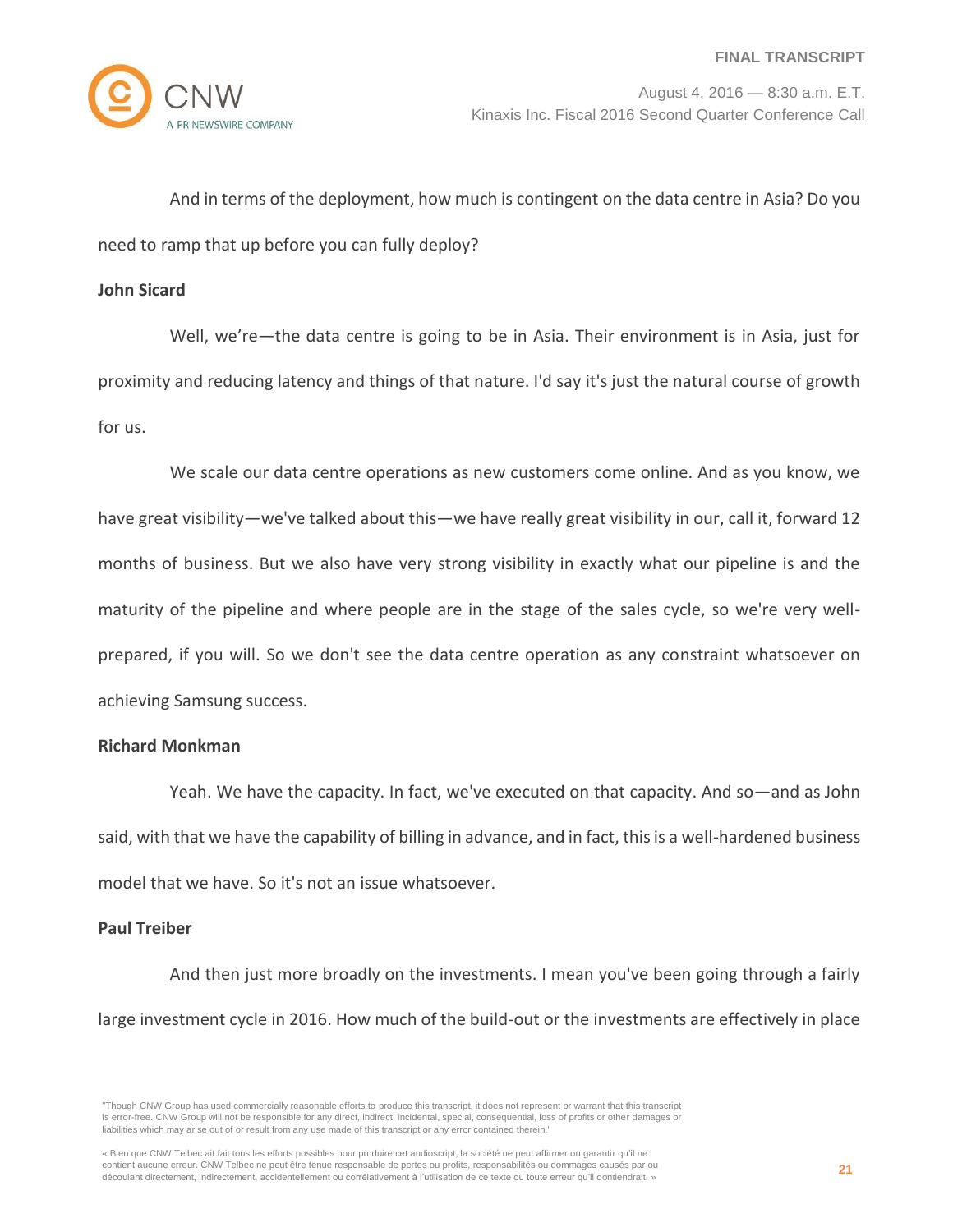

and complete? What needs to be done in the remainder of the year? What do you want to ramp up in the remainder of the year? And then what are other priorities over the longer term, say, next two or three years?

# **Richard Monkman**

Sure, Paul. Good question. So just with regards to—I'm going split them between sort of operating expense and CapEx—so from an operating perspective, as you know, again, everything is fully expensed. So whether it is the dramatic ramp-up in Knowledge Services, as well as our customer success organization this year, all those costs are behind us. We take them as period cost.

Similarly, the investment with the partners, and that ranges from our dedicated team, their dedicated team, the training, those costs are, again, being fully expensed, so they're the run rate. I talked earlier on the call about 100 percent write—you know, expense of the deal acquisition cost. So we don't have any of that amortization of customer costs in front of us.

So those investments are continuing, or they're very much ramped up at this point in time. And as the business grows, depending upon their nature, they'll continue to ramp.

The CapEx side of things there have already been investments made in the data centre expansion. And in that guidance that I provided a few minutes ago, the 9 million to 10 million for the full year, that reflects the necessary expansion that will carry us not only through this year, but also build for growth in the next year.

<sup>&</sup>quot;Though CNW Group has used commercially reasonable efforts to produce this transcript, it does not represent or warrant that this transcript is error-free. CNW Group will not be responsible for any direct, indirect, incidental, special, consequential, loss of profits or other damages or liabilities which may arise out of or result from any use made of this transcript or any error contained therein."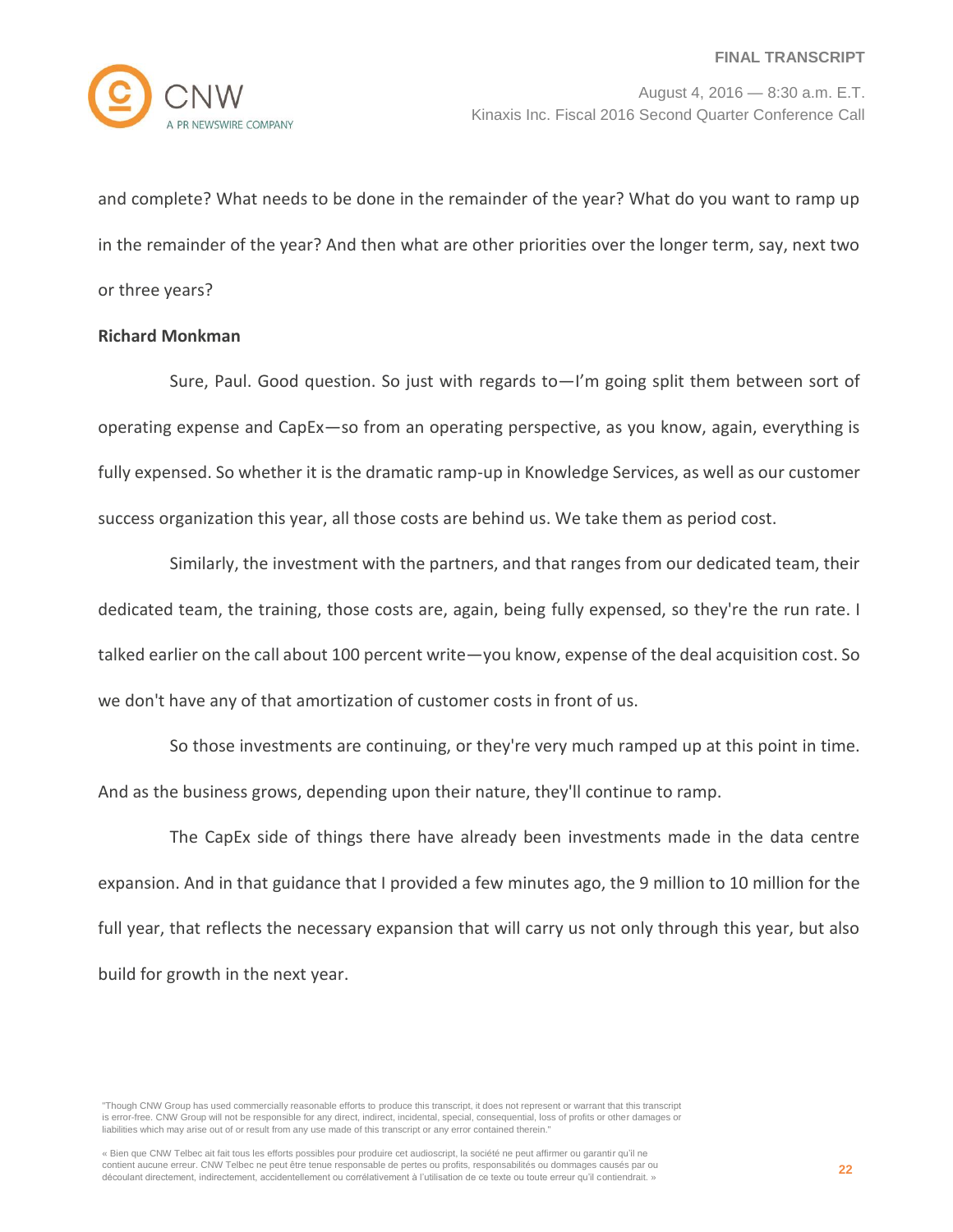

So we're, one, very much focused on that longer-term growth. I mean part of the sales cycle I'll turn around and just maybe on Rob's comment about we are actively working on campaigns that are 2017 customer wins.

So we're very much just—we have that longer-term view, and we're going to continue to take that level of expansion.

# **Paul Treiber**

All right. Thank you. I'll pass the line.

# **Operator**

Your next question comes from the line of Gus Papageorgiou with Macquarie. Your line is open.

# **Gus Papageorgiou** — Macquarie

Question. Richard, just sorry, could you just confirm your top-selling customers in the quarter were they 48 percent of revenue? Is that correct? And then secondly on Samsung, could you discuss about the timing of when that contract will hit your P&L? Do you expect something this quarter? Or will it defer into Q4? Or will we see anything at all this year? Is it mostly coming into next year? A sense of timing would be great.

And then finally, you talk about your two verticals, life sciences and technology, that account for roughly 70 percent of sales. I imagine with Samsung that'll probably—that might bump up that ratio north of 70 percent. Or do you expect that the advancement in your other target verticals will

<sup>&</sup>quot;Though CNW Group has used commercially reasonable efforts to produce this transcript, it does not represent or warrant that this transcript is error-free. CNW Group will not be responsible for any direct, indirect, incidental, special, consequential, loss of profits or other damages or liabilities which may arise out of or result from any use made of this transcript or any error contained therein."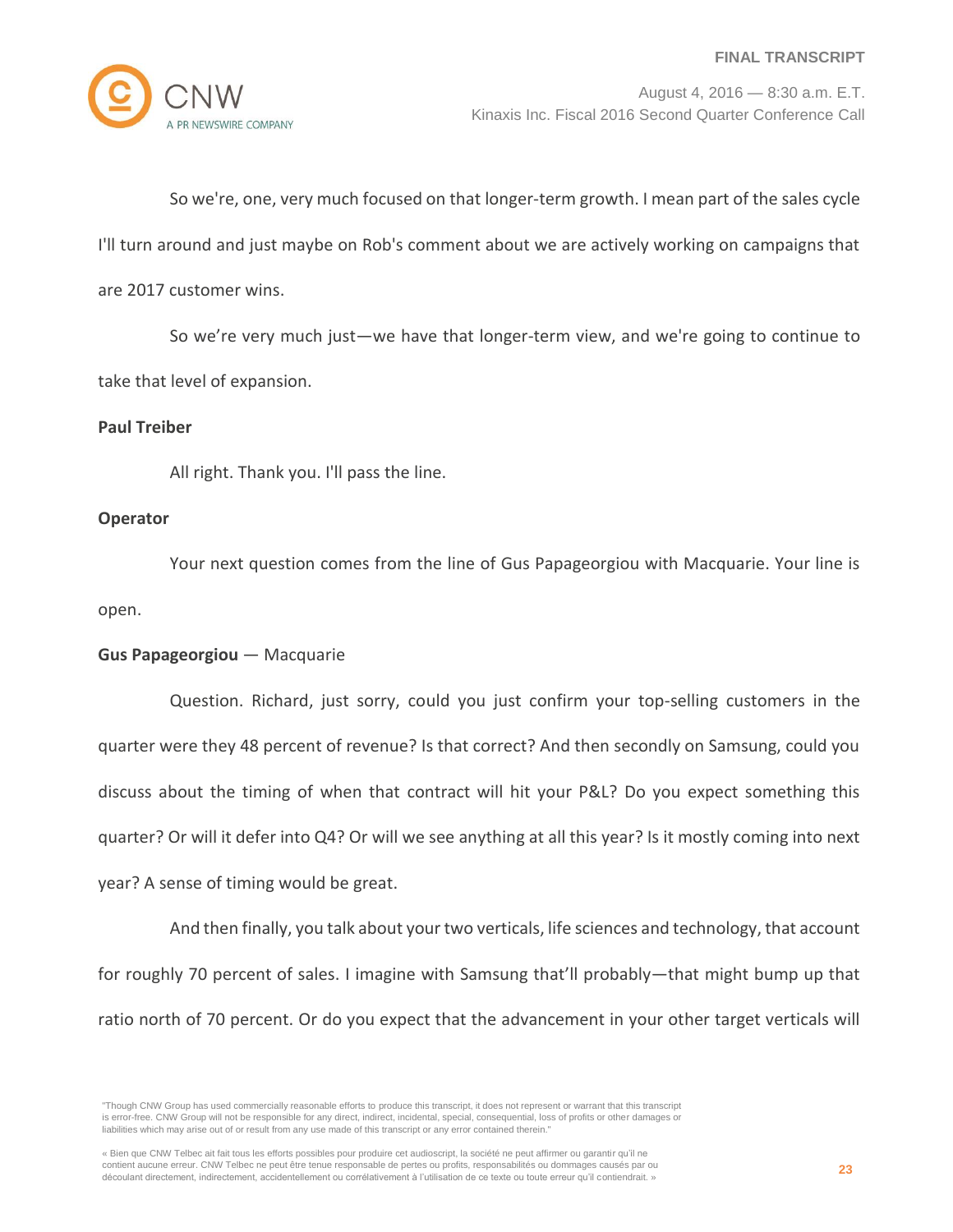grow fast enough so that ratio kind of stays at that 70 percent level? I wonder if you could just discuss that? Thanks.

#### **Richard Monkman**

Sure. So good questions, Gus. Thanks. So yes, I will confirm that total revenue, so, again, this is the subscription revenue stream, as well as professional services revenue stream combined, the top 10 customers were 48 percent on a year-to-date basis of revenue.

Then with regards to Samsung, again, we do not comment on customer specifics, but in the announcement we did indicate that that arrangement was closed and it was recently closed, so near the end of the—it was in the quarter. And as our practice, we start subscription revenue immediately at the beginning of the arrangement. So there is revenue, proportionate pro rata revenue in the quarter.

And then with regards to the two verticals, what I actually said was that high tech is now under 70 percent, life sciences is just under 30 percent, so I wouldn't necessarily add that together and say it's approximately 70 percent. So there is a balance. And yes, when you have major accounts, the different verticals, that's going to alter that overall mix, but I think the message that we'd like to leave is that we are focused on a number of verticals.

John indicated that life sciences still also as a broader customer base continues to remain very strong. That we—and by the way, as we continue to develop some of our other verticals on the,

<sup>&</sup>quot;Though CNW Group has used commercially reasonable efforts to produce this transcript, it does not represent or warrant that this transcript is error-free. CNW Group will not be responsible for any direct, indirect, incidental, special, consequential, loss of profits or other damages or liabilities which may arise out of or result from any use made of this transcript or any error contained therein."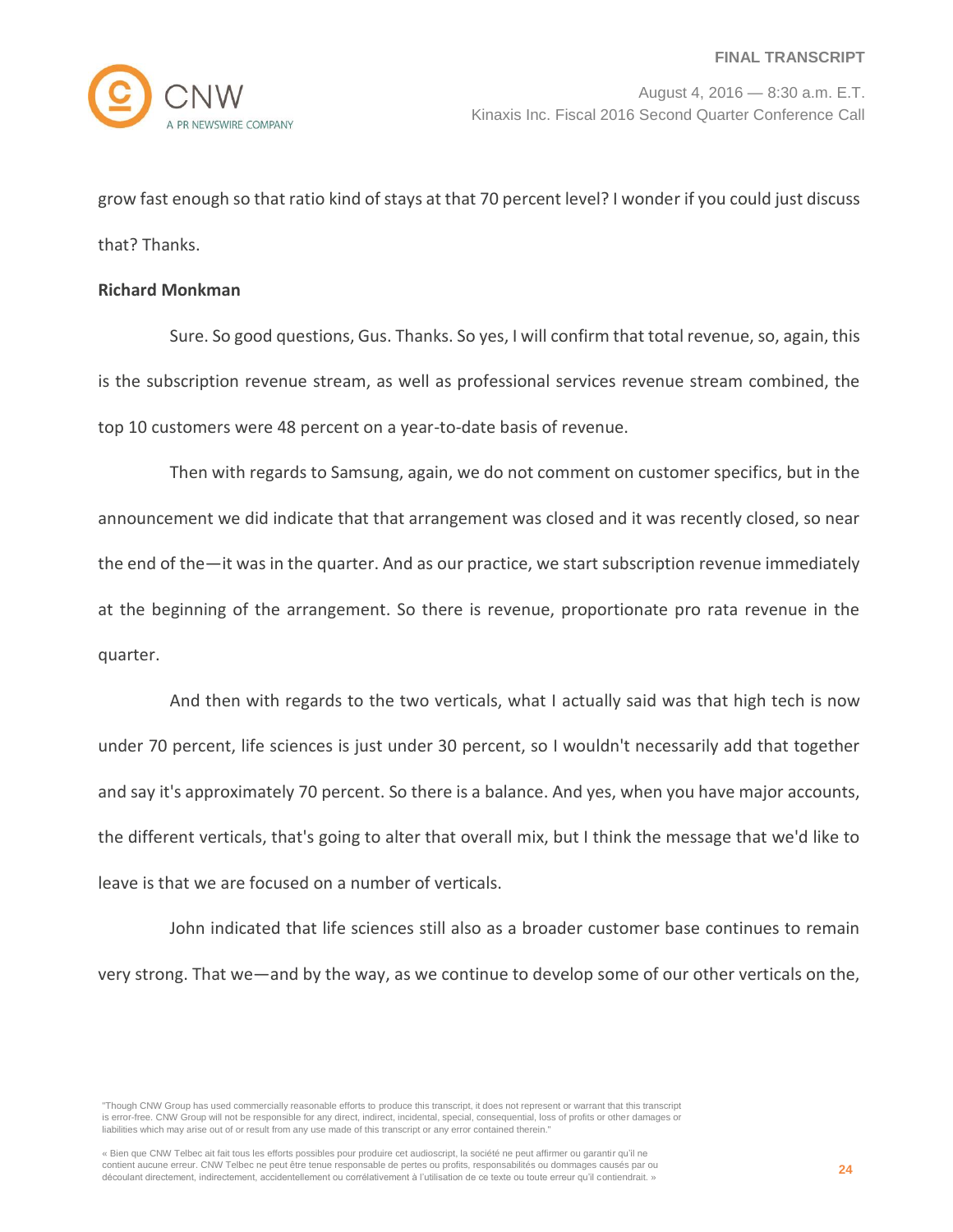for instance, on the automotive side of things, I think you're going to see a nice balance continue in

the future.

## **Gus Papageorgiou**

Great. Thank you very much.

# **Operator**

Your next question comes from the line of Paul Steep with Scotia Capital. Your line is open.

# **Paul Steep** — Scotia Capital

Good morning.

## **John Sicard**

Hi, Paul

## **Paul Steep**

John, I guess the first question for you would be related to sort of operational. You highlighted the fact that you obviously brought on some partner resources to help you do implementations. Can you talk maybe a little bit about the philosophy and the strategy? I don't know if that's a change—I don't remember it from the past—but is that a change in how you're going to go to market here on in in terms of including an outside partner on major projects?

## **John Sicard**

Yeah. Thanks, Paul. Yeah. So certainly it's not a change. It's—we have definitely had the partner ecosystem in our strategy, our growth strategy for a while now. It started well—earlier than

<sup>&</sup>quot;Though CNW Group has used commercially reasonable efforts to produce this transcript, it does not represent or warrant that this transcript is error-free. CNW Group will not be responsible for any direct, indirect, incidental, special, consequential, loss of profits or other damages or liabilities which may arise out of or result from any use made of this transcript or any error contained therein."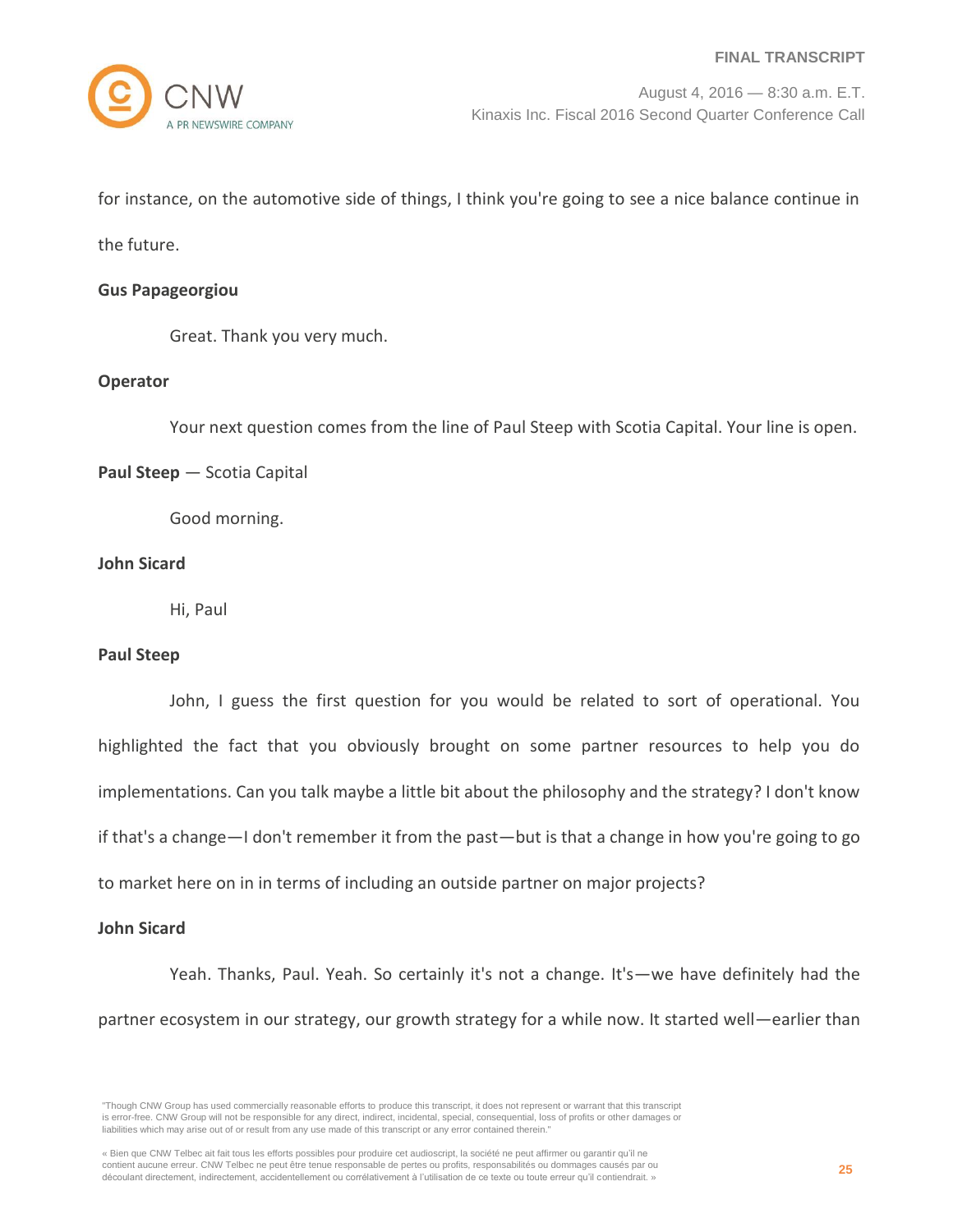

the Accenture joint initiative. We see this as a key inflection point for us getting a partner ecosystem behind RapidResponse. We've seen what happens when—what happened to ServiceNow when they engaged a partner ecosystem.

That's where you can see some accelerated growth. And more importantly, we can't grow organically fast enough a services organization to take advantage of that inflection point. Companies like Accenture and Deloitte, they have armies of people that are at the ready with supply chain experience.

So our job is to accelerate their learning through our Knowledge Services organization and programs, and get them ready so when ultimately when we see this inflection point hit we'll have a partner ecosystem that's able to support the deployment.

So I would say, Paul, it's definitely not new. It is absolutely top of mind and a key strategic initiative for us. We spent a lot of time focused on Knowledge Services and preparing certification programs targeted at the partner ecosystem and essentially getting them ready to deploy.

## **Paul Steep**

Great. Just two quick follow-ups; I guess the second one would be if we think about a typical large global multinational that you'd be doing business with, if we think about a deployment, is it fair to think about that as a global sort of multiyear, three-year type deployment to get to full utilization? Or is it sort of a phased approach where realistically we're talking about a year-and-a-half engagement? And then the second one to not leave Richard out, on the data centre we talked lots

<sup>&</sup>quot;Though CNW Group has used commercially reasonable efforts to produce this transcript, it does not represent or warrant that this transcript is error-free. CNW Group will not be responsible for any direct, indirect, incidental, special, consequential, loss of profits or other damages or liabilities which may arise out of or result from any use made of this transcript or any error contained therein."

<sup>«</sup> Bien que CNW Telbec ait fait tous les efforts possibles pour produire cet audioscript, la société ne peut affirmer ou garantir qu'il ne contient aucune erreur. CNW Telbec ne peut être tenue responsable de pertes ou profits, responsabilités ou dommages causés par ou découlant directement, indirectement, accidentellement ou corrélativement à l'utilisation de ce texte ou toute erreur qu'il contiendrait. »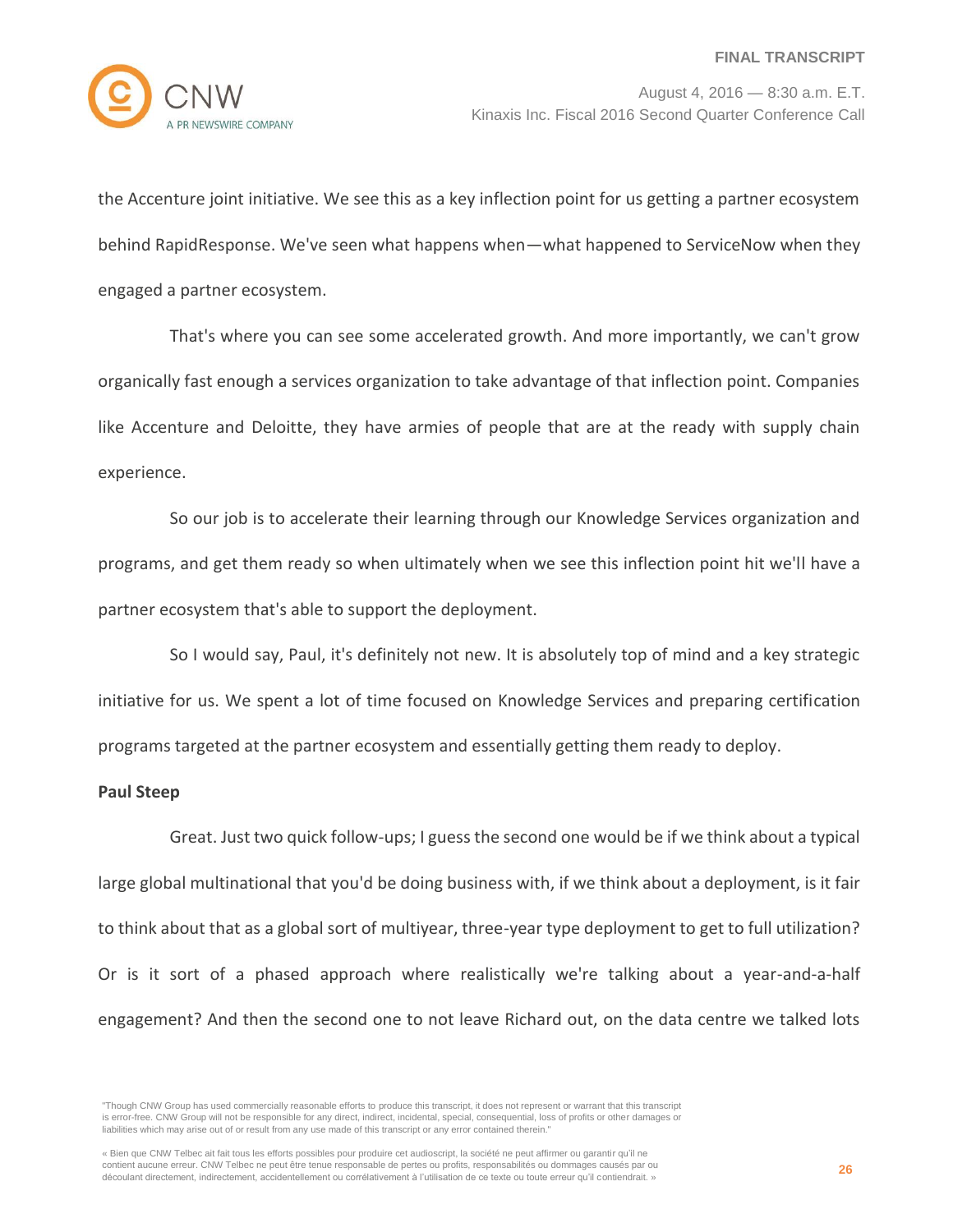

about CapEx. Could you just percentage-wise sort of ballpark how much of that goes towards maintenance CapEx, Richard, in terms of existing infrastructure? Thanks.

#### **John Sicard**

Thanks, Paul. So on your first question, first we work with our customers to make sure they don't "boil the ocean". So it's not a question of attempting to build all aspects or cover all aspects of the supply chain in one massive program. So multi—while it may be a multiyear journey, it is definitely a phased approach. And there typically we follow an agile services approach, so we do sprints. It's very common to see full deployment in a live state for a phase 1 implementation in less than a year, definitely less than a year, so it's very common.

Although, as you said, large corporations, global corporations with multiple product lines and multiple geographies it's quite natural and normal that we would be deploying them over multiple phases, which will ultimately take multiple years. And so that's the approach that we take.

So they definitely are seeing RapidResponse in a live state for either a functional area of their business or it is, call it, a subset of their product lines and geographies of their business in sub one-year time frames.

## **Richard Monkman**

And if I may, just on before I talk about the CapEx, Paul, that what will happen is there are some arrangements where it's already contemplated on day one the expansion of the subscription to

"Though CNW Group has used commercially reasonable efforts to produce this transcript, it does not represent or warrant that this transcript is error-free. CNW Group will not be responsible for any direct, indirect, incidental, special, consequential, loss of profits or other damages or liabilities which may arise out of or result from any use made of this transcript or any error contained therein."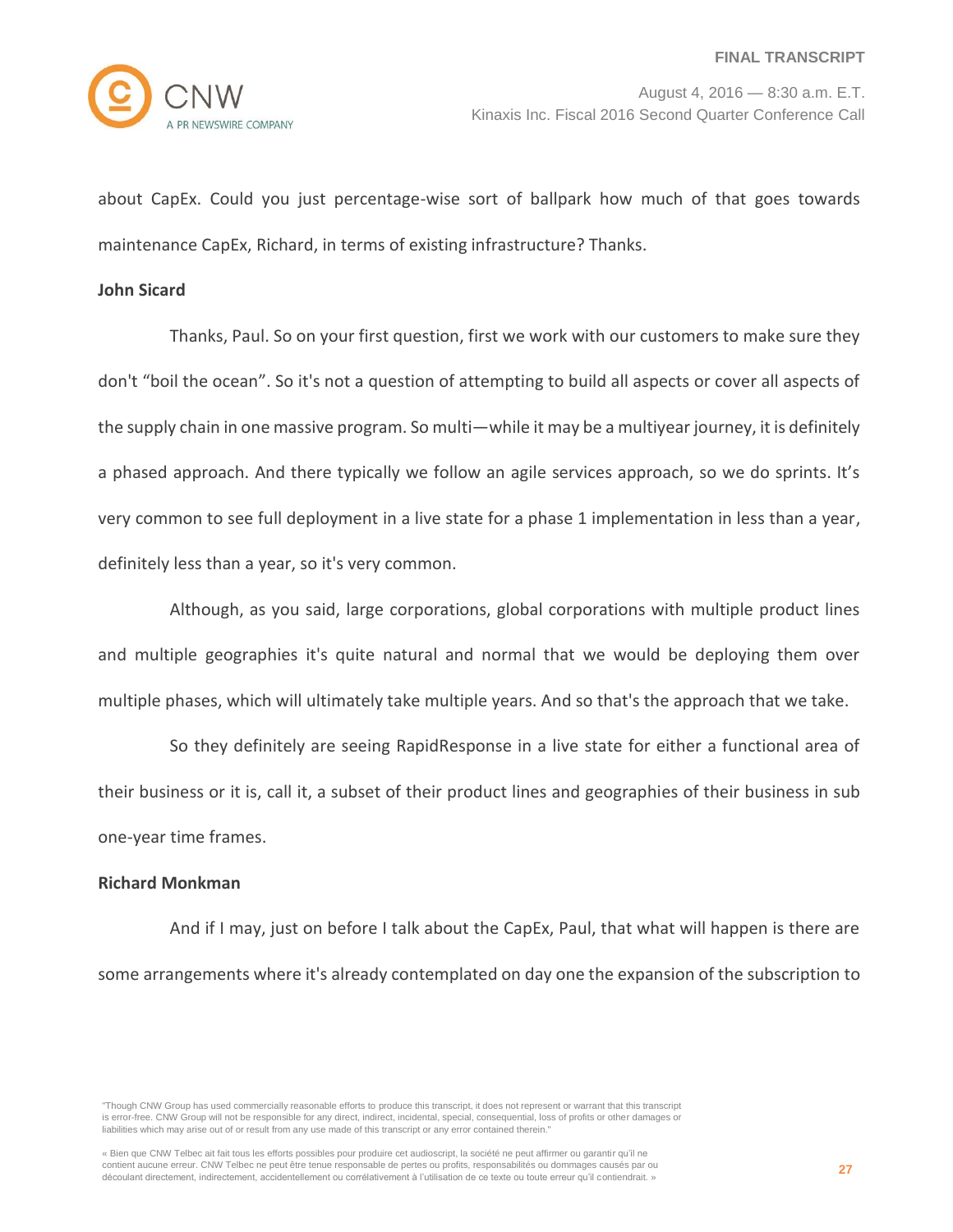

be commensurate with that, as John said, different phases. But it also then touches on [line expense] (40:57) of customers will have capability to continue to expand their footprint.

So maybe they start off with North America and then move to Western Europe for a different division of the company. So with that additional level of deployment will often come additional subscription revenue.

With regards to the data centre and the maintenance element, I'd look at it a little differently in that we are continually investing in the data centre for not only customers, but also we're doing some very interesting leading-edge R&D. So we want to make sure that the R&D team have the appropriate tools.

But the technology that we use just with RapidResponse is very leading-edge, and so there is ongoing refreshment that is reflected in the CapEx budget to continue to support our customers because they'll continue to scale. So for instance, as they increase their footprint and that will often be expansion of the subscription revenue that they have the capabilities. These are also missioncritical applications, and so there's also disaster recovery planning capabilities that are factored in.

And so there is just implicit it's just an ongoing refresh cycle that goes on. But we don't actually break that out, Paul.

# **Paul Treiber**

Okay. Thanks, guys.

## **John Sicard**

"Though CNW Group has used commercially reasonable efforts to produce this transcript, it does not represent or warrant that this transcript is error-free. CNW Group will not be responsible for any direct, indirect, incidental, special, consequential, loss of profits or other damages or liabilities which may arise out of or result from any use made of this transcript or any error contained therein."

« Bien que CNW Telbec ait fait tous les efforts possibles pour produire cet audioscript, la société ne peut affirmer ou garantir qu'il ne contient aucune erreur. CNW Telbec ne peut être tenue responsable de pertes ou profits, responsabilités ou dommages causés par ou découlant directement, indirectement, accidentellement ou corrélativement à l'utilisation de ce texte ou toute erreur qu'il contiendrait. »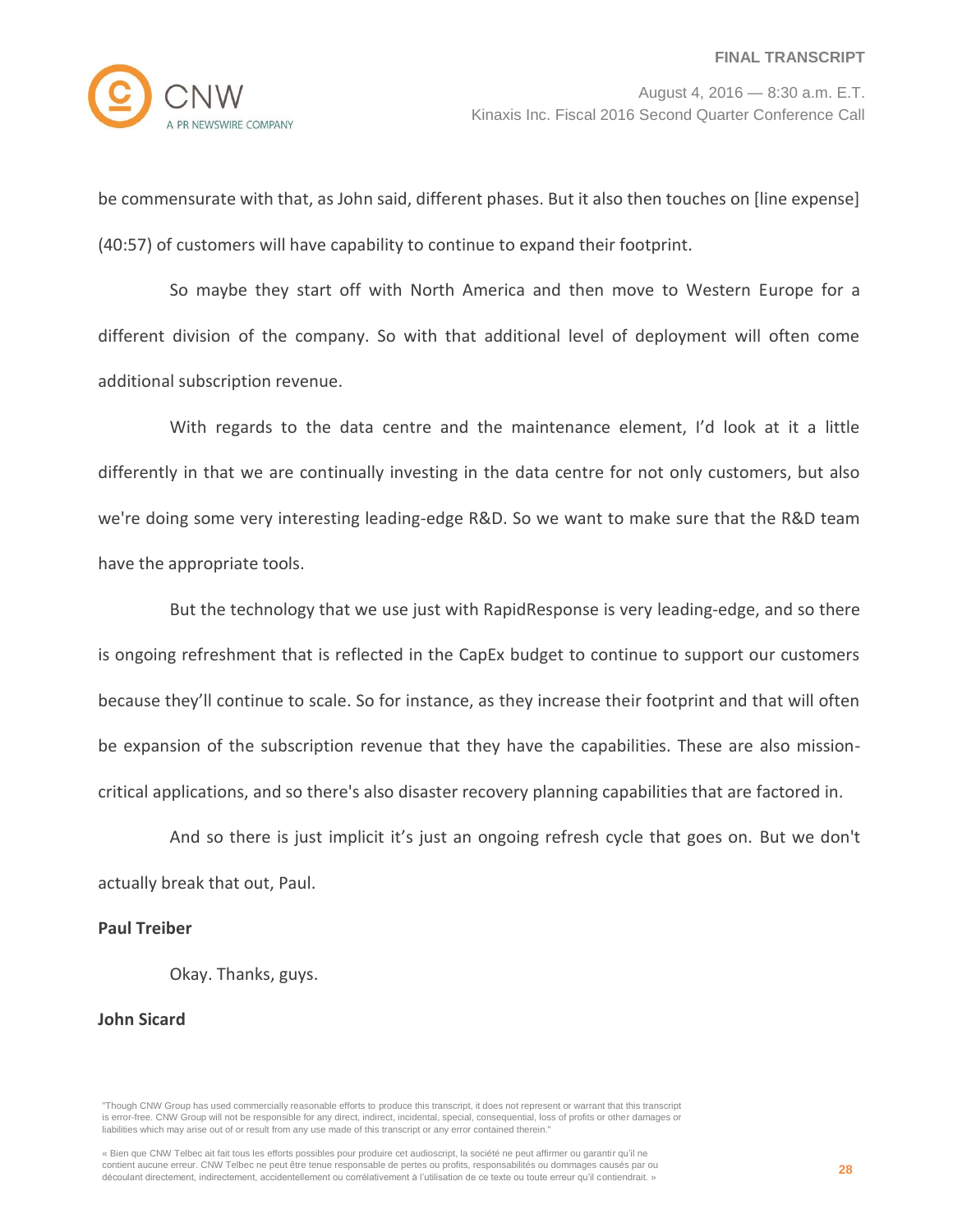

Thanks.

#### **Operator**

And again, if you would like to ask a question, please press \*, 1 on your telephone keypad.

Your next question comes from the line of Michael Urlocker with GMP Securities. Your line

is open.

#### **Michael Urlocker** — GMP Securities

Good morning. Thank you. Hey, John, if I could just play it back to you in terms of what I understand about spending to grow the business. To use a rough view, it seems like the spending's been rising; that's part of, call it Kinaxis growing up and scaling to work with the larger partners, especially Accenture and Deloitte. Is that a reasonable way to look at it?

#### **John Sicard**

Yeah. Certainly we're focused and we've talked about it in previous earnings call our investment in the Knowledge Services area. We have scaled that up pretty quickly, and I would say today we're in a very mature state.

We have a core team; we have learning management software that is available to our partners; we have certification programs, both proctored; et cetera. So it's very, very mature at this state. And that's required a substantial investment on our part.

In terms of the rest of the investments that we're making in R&D, they're all factored into our guidance. We're hyper-focused on innovation, and as I stated earlier, with the 2016.2 release,

<sup>&</sup>quot;Though CNW Group has used commercially reasonable efforts to produce this transcript, it does not represent or warrant that this transcript is error-free. CNW Group will not be responsible for any direct, indirect, incidental, special, consequential, loss of profits or other damages or liabilities which may arise out of or result from any use made of this transcript or any error contained therein."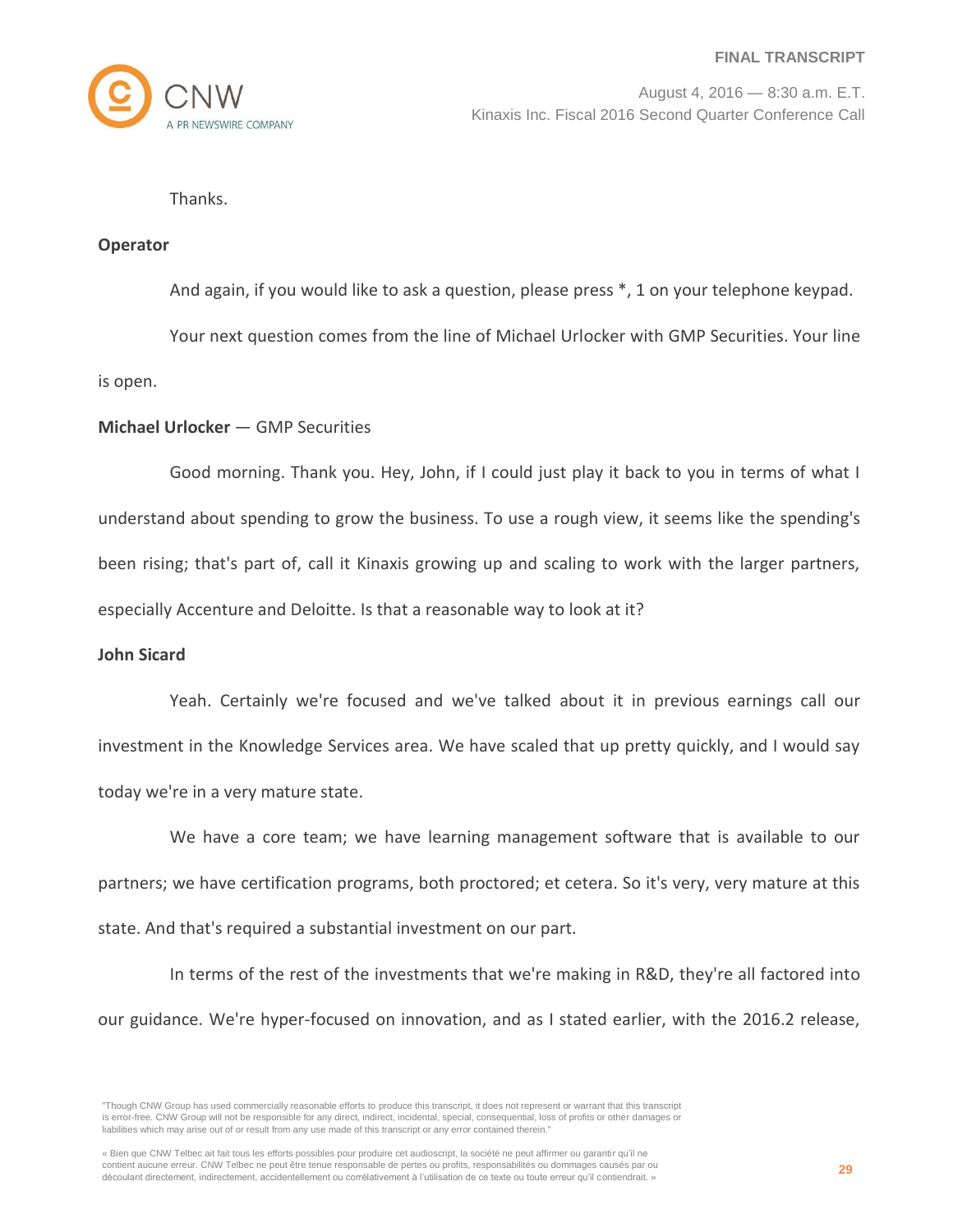which we're really thrilled about, there's some massive innovations in that release we're really looking forward to getting out to the customer base.

#### **Michael Urlocker**

Okay. And then if we think about you're now in an investment phase, is there a view that at some point, let's say a year or so later, the investment phase of spending tapers down?

#### **Richard Monkman**

So, Mike, we're one where we're continually investing. So just for instance—and I'll recap on the knowledge side of things—so we've initiated that Knowledge Services last year. Again, everything is taken as a period cost. We've now got a strong team in place, and as John said, it's in sort a more mature state. And so that's going to normalize, and so one would not expect that to rise at the same rate as our revenue growth, so…

#### **Michael Urlocker**

Okay.

## **Richard Monkman**

There's going to be some leverage there. But it's a matter of we're now—we've announced two strategic initiatives, and so we're working with the partners. If we announce a third or a fourth, they'll be some increased costs there.

But again, there is—we're already seeing ROI on these types of investments. John talked about the ongoing expansion of not only the feature sets, but the scalability and just sort of the user

<sup>&</sup>quot;Though CNW Group has used commercially reasonable efforts to produce this transcript, it does not represent or warrant that this transcript is error-free. CNW Group will not be responsible for any direct, indirect, incidental, special, consequential, loss of profits or other damages or liabilities which may arise out of or result from any use made of this transcript or any error contained therein."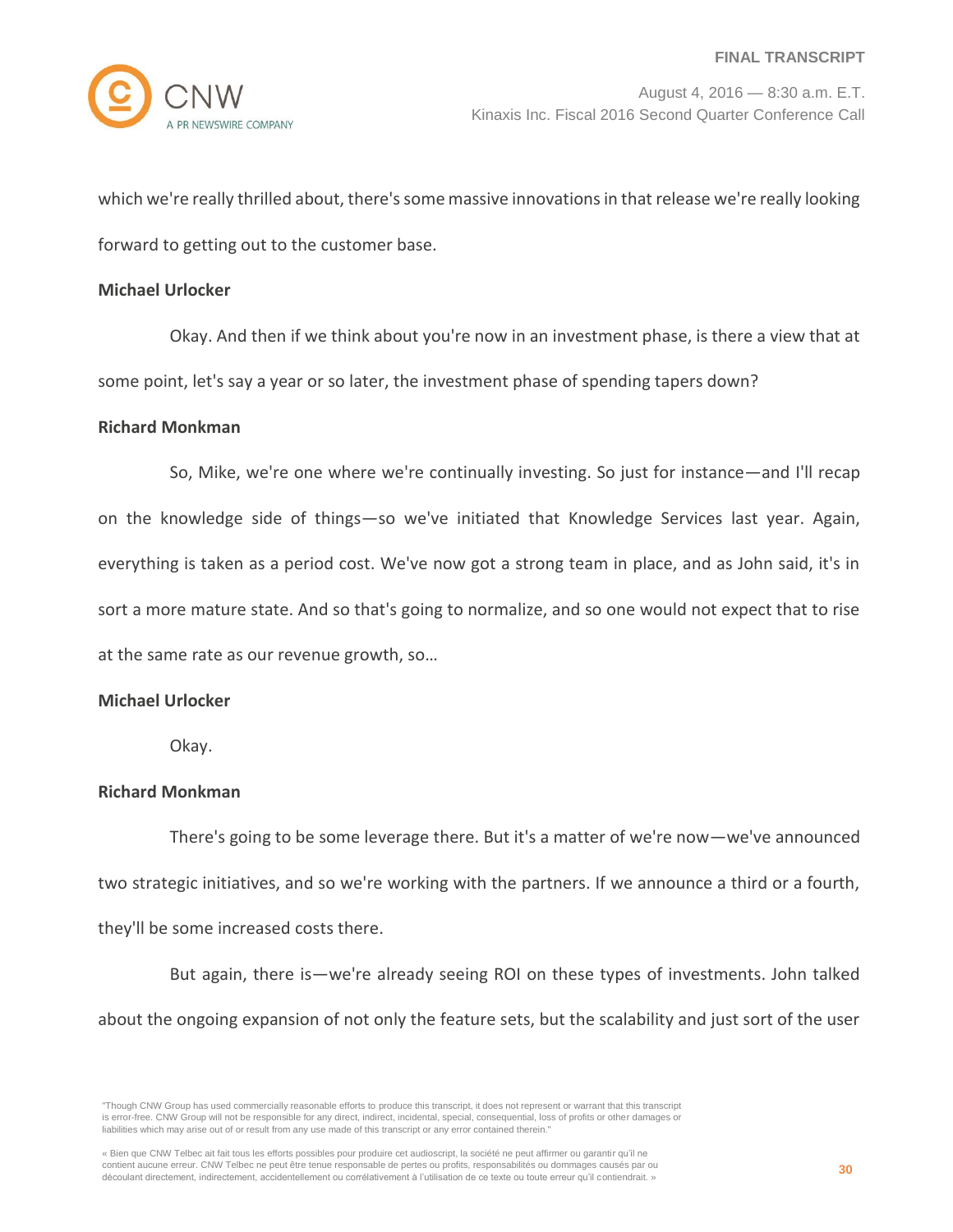

experience, but one would expect that given the guidance that we've talked about for net R&D, that might not increase at the same rate as revenue growth. So you'll see some expansion there.

But I also want to state that we've not been shy, and we have a proven track record of where we say here's something coming down that we see will lead to greater growth—in this case in 2017 or 2018—we're not going to be shy. We're going to do the right thing and invest in that growth initiative, and again it is reflected in that overall guidance.

#### **Michael Urlocker**

Mm-hmm. Okay. And then I wonder if anecdotally or in terms of any observational data, John, what you would indicate as the best measures of progress you're making with Accenture and Deloitte?

## **John Sicard**

Yeah. So what I look at is call it pipeline maturity. And there's—when I look at pipelines obviously there's suspects and there's prospects, and then there's maturity. And so both Accenture and Deloitte have a very robust, right, call it, robust sales pipeline management approach. It's a little different than that of Kinaxis.

We've developed ours over many, many years. But we have what I'd call a universal translator. So we can look at their pipeline activity and translate it into the language that we understand here at Kinaxis in terms of maturity.

<sup>&</sup>quot;Though CNW Group has used commercially reasonable efforts to produce this transcript, it does not represent or warrant that this transcript is error-free. CNW Group will not be responsible for any direct, indirect, incidental, special, consequential, loss of profits or other damages or liabilities which may arise out of or result from any use made of this transcript or any error contained therein."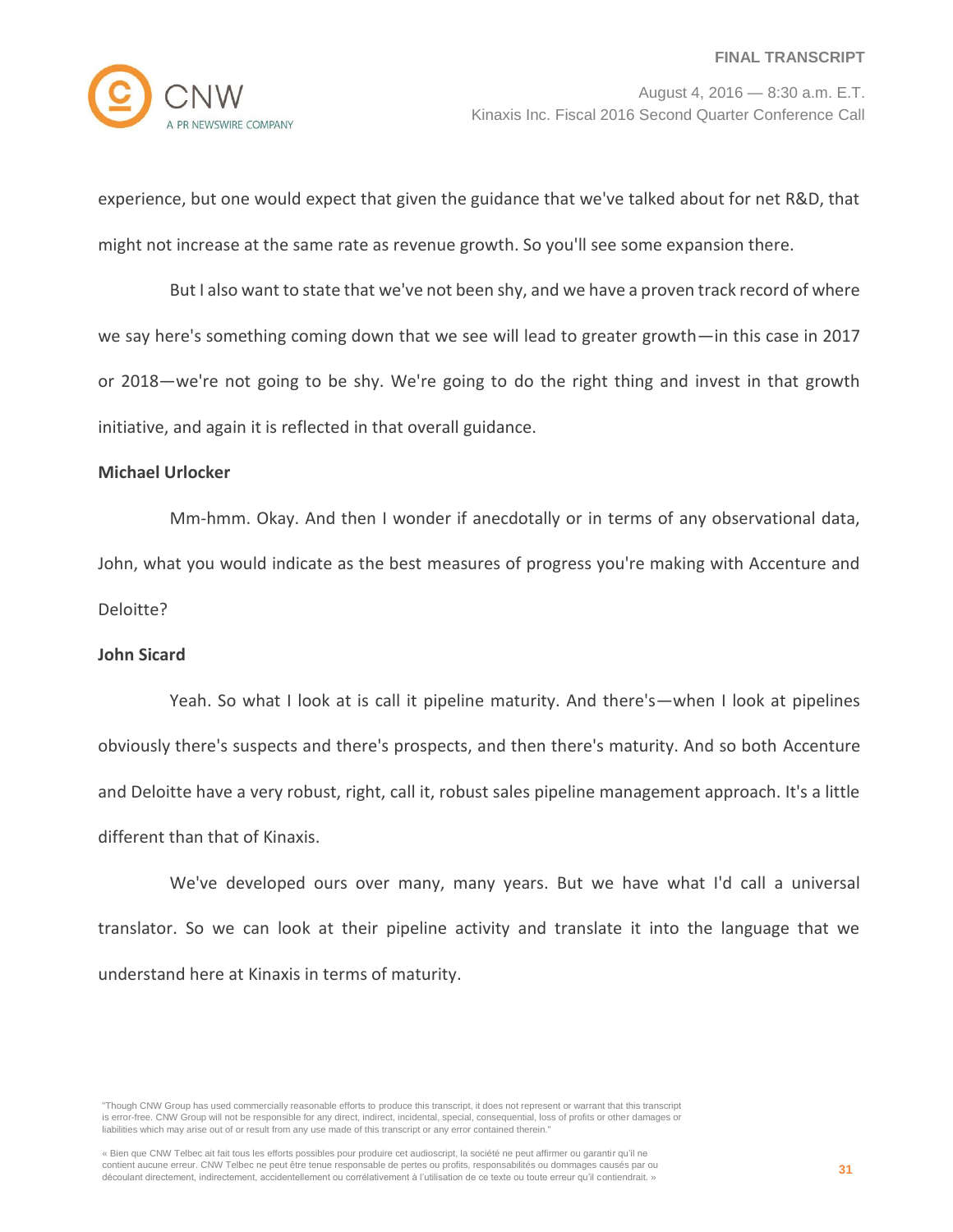

So I try to be consistent as it relates to Accenture. We've been very pleased with progress on what I'd call the maturity of their pipeline and the strength of their pipeline. They have brought us into opportunities that I believe we would not have been in, period.

# **Michael Urlocker**

Mm-hmm.

# **John Sicard**

It would have been very, very, very difficult, if not possible at all, to penetrate without their direct involvement.

As it relates to Deloitte, obviously very early days and what I'm seeing from Deloitte is a tremendously mature and a tremendously—I just call them smart. These are very, very smart supply chain people. So I'm looking forward to working as closely with Deloitte as we have been with Accenture.

Essentially the best measure for me is looking at pipeline maturity and the speed at which they progress through each of their categories, each of their phases of the deal.

# **Michael Urlocker**

So when you say maturity, just to expand on that, I think it would be indicated by processing through various gateways and the level of detailed engagement you're having with the customers that indicate a readiness and propensity…

## **John Sicard**

<sup>&</sup>quot;Though CNW Group has used commercially reasonable efforts to produce this transcript, it does not represent or warrant that this transcript is error-free. CNW Group will not be responsible for any direct, indirect, incidental, special, consequential, loss of profits or other damages or liabilities which may arise out of or result from any use made of this transcript or any error contained therein."

<sup>«</sup> Bien que CNW Telbec ait fait tous les efforts possibles pour produire cet audioscript, la société ne peut affirmer ou garantir qu'il ne contient aucune erreur. CNW Telbec ne peut être tenue responsable de pertes ou profits, responsabilités ou dommages causés par ou découlant directement, indirectement, accidentellement ou corrélativement à l'utilisation de ce texte ou toute erreur qu'il contiendrait. »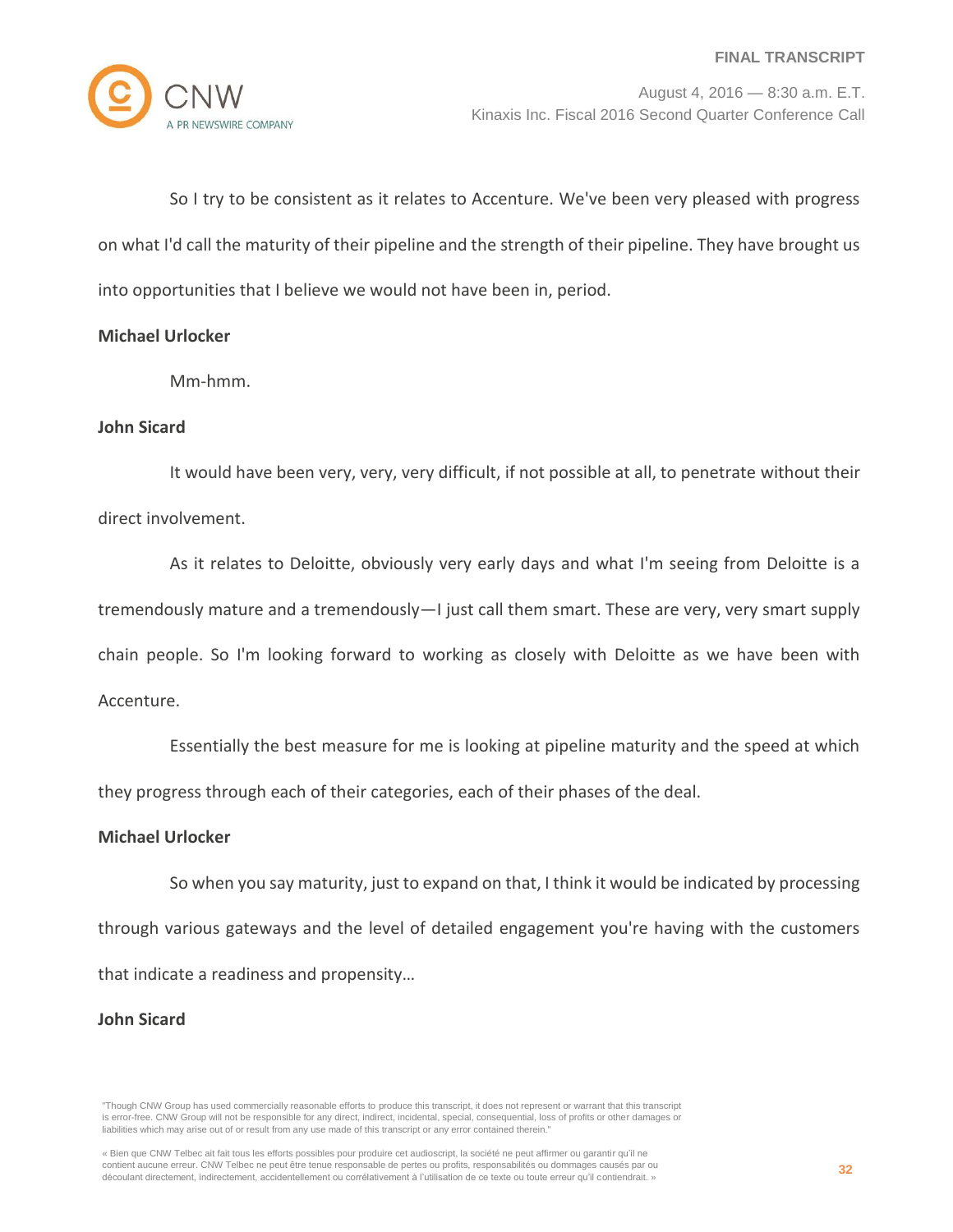

Exactly.

#### **Michael Urlocker**

To act...

# **John Sicard**

Exactly. I'll give you an example. A tangible example would be are we in a PoC? If we're doing a proof of concept with a prospect, that's a pretty mature state, right? Because that requires that prospect to have provided us with data, which means their IT organization is involved in working alongside our team to populate RapidResponse with their data.

That's a very mature state for us, and usually indicates we have a very high win rate when we're at that stage. So that's a very tangible example of a statement of maturity.

# **Michael Urlocker**

Excellent. Thank you for elaborating on that. I appreciate it.

## **John Sicard**

No worries, Mike.

## **Operator**

Your next question comes from the line of Nick Agostino with Laurentian Bank Securities.

Your line is open.

## **Nick Agostino** — Laurentian Bank Securities

"Though CNW Group has used commercially reasonable efforts to produce this transcript, it does not represent or warrant that this transcript is error-free. CNW Group will not be responsible for any direct, indirect, incidental, special, consequential, loss of profits or other damages or liabilities which may arise out of or result from any use made of this transcript or any error contained therein."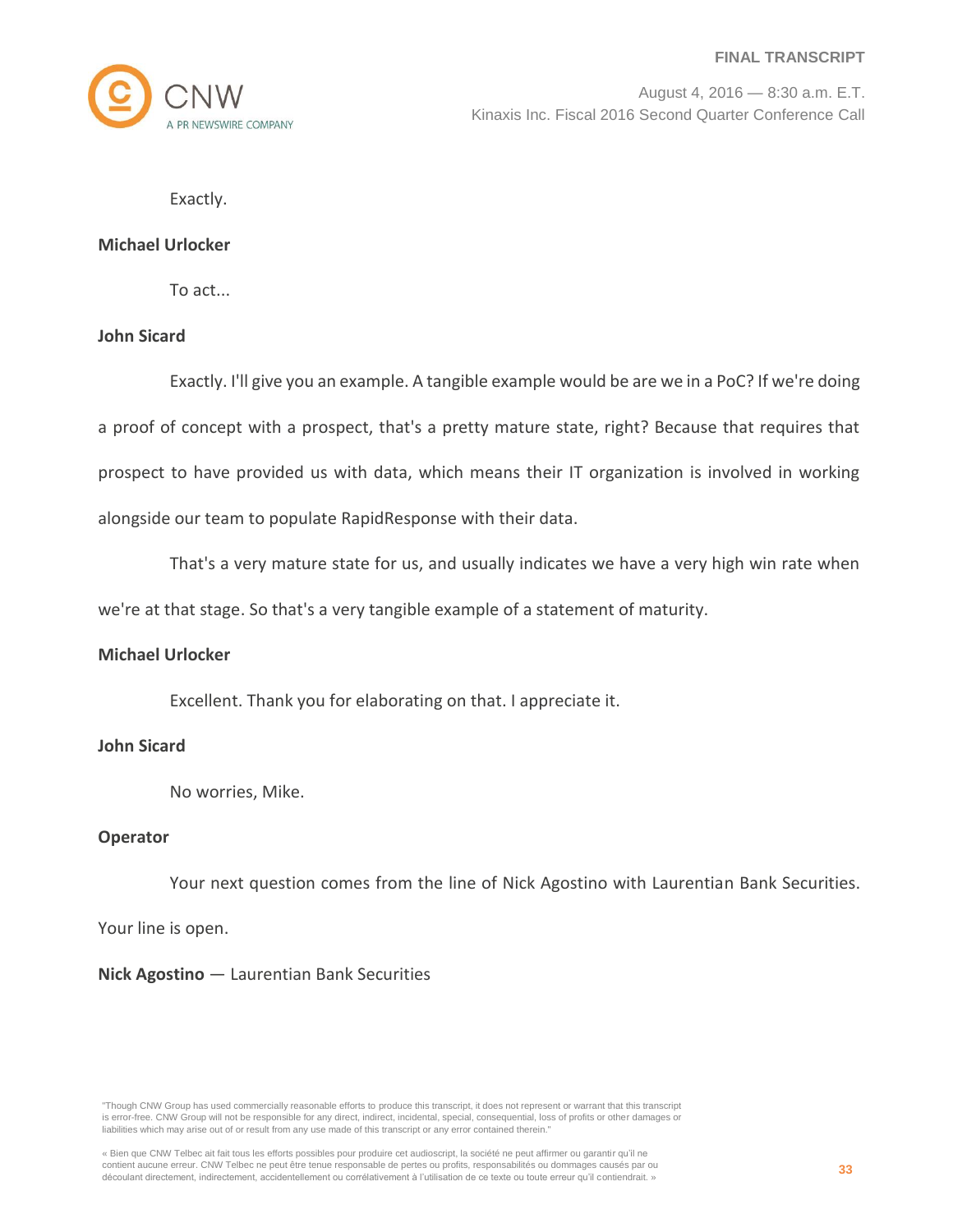

Yes. Good morning. I guess just one quick question to follow up on the whole Accenture and Deloitte discussion. Just given the fact we're, I guess, approaching the one-year anniversary with Accenture, can you just talk a little bit about sort of what Accenture's been able to take off your plate in the last year when it comes to sales and deployments, if anything?

And then secondly, just to understand, are you guys building these relationships for the purpose of creating the talked-about inflexion point, so you kind of build in the army? Or is it more a case of trying to be responsive to what you anticipate to be an inflexion point?

And then the last part of that question is if it's the latter, how far down the curve is Accenture as far as being ready so that you don't have to provide any hand-holding whatsoever, both from a sales perspective and a deployment perspective? And that's it. Thank you.

#### **John Sicard**

Yeah. Great, Nick. So first to clarify, I mean we've been working with Accenture for over three years. The joint initiative, which is this formal arrangement that we have, is coming up on its anniversary. So we have closed business alongside them, they have worked alongside us on professional services engagements, and continue to do so this very day. They're definitely engaged.

Of those 220 certified individuals, as I said, many of those are Accenture consultants. So there's a very tight relationship not only on the sales front, but professional services as well where we're working in lockstep with them. And for us we sort of look at our partner initiative. It's a requirement because we can't scale fast enough.

<sup>&</sup>quot;Though CNW Group has used commercially reasonable efforts to produce this transcript, it does not represent or warrant that this transcript is error-free. CNW Group will not be responsible for any direct, indirect, incidental, special, consequential, loss of profits or other damages or liabilities which may arise out of or result from any use made of this transcript or any error contained therein."

<sup>«</sup> Bien que CNW Telbec ait fait tous les efforts possibles pour produire cet audioscript, la société ne peut affirmer ou garantir qu'il ne contient aucune erreur. CNW Telbec ne peut être tenue responsable de pertes ou profits, responsabilités ou dommages causés par ou découlant directement, indirectement, accidentellement ou corrélativement à l'utilisation de ce texte ou toute erreur qu'il contiendrait. »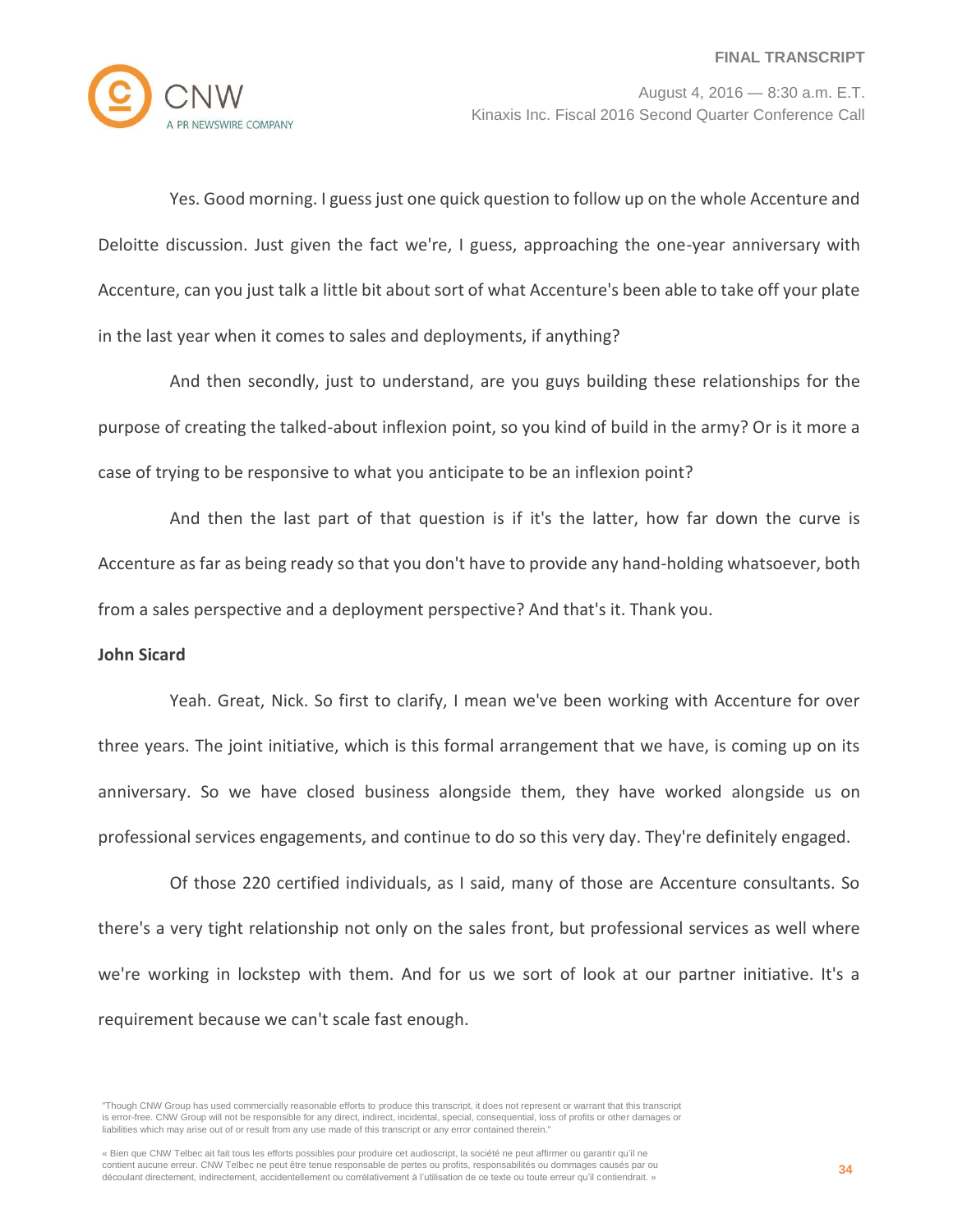

We believe this inflection point is coming. We believe that the approach that we have to solving supply chain problems is revolutionary. It is the way to solve modern-day supply problems. And with that, as customers—as prospects engage with us we have to be ready to deploy. We cannot be in a situation where we're crushed by our own success.

And so this partner initiative is designed on purpose to ensure that we have the resources and the partnerships and the relationships to take that challenge of success on, if you will, head on. So that's really the rationale for the partner ecosystem. And as I said, today with Accenture we're working in lockstep with them on sales campaigns. And we have Accenture consultants working in lockstep with our own employees on professional services engagements today.

# **Nick Agostino**

Okay. Thank you.

## **John Sicard**

Thanks, Nick.

# **Operator**

And we have no further questions at this time. I turn the call back over to the presenters.

# **John Sicard**

Well, thank you for participating on today's call. We certainly appreciate your questions, as well as your ongoing interest in and support of Kinaxis.

"Though CNW Group has used commercially reasonable efforts to produce this transcript, it does not represent or warrant that this transcript is error-free. CNW Group will not be responsible for any direct, indirect, incidental, special, consequential, loss of profits or other damages or liabilities which may arise out of or result from any use made of this transcript or any error contained therein."